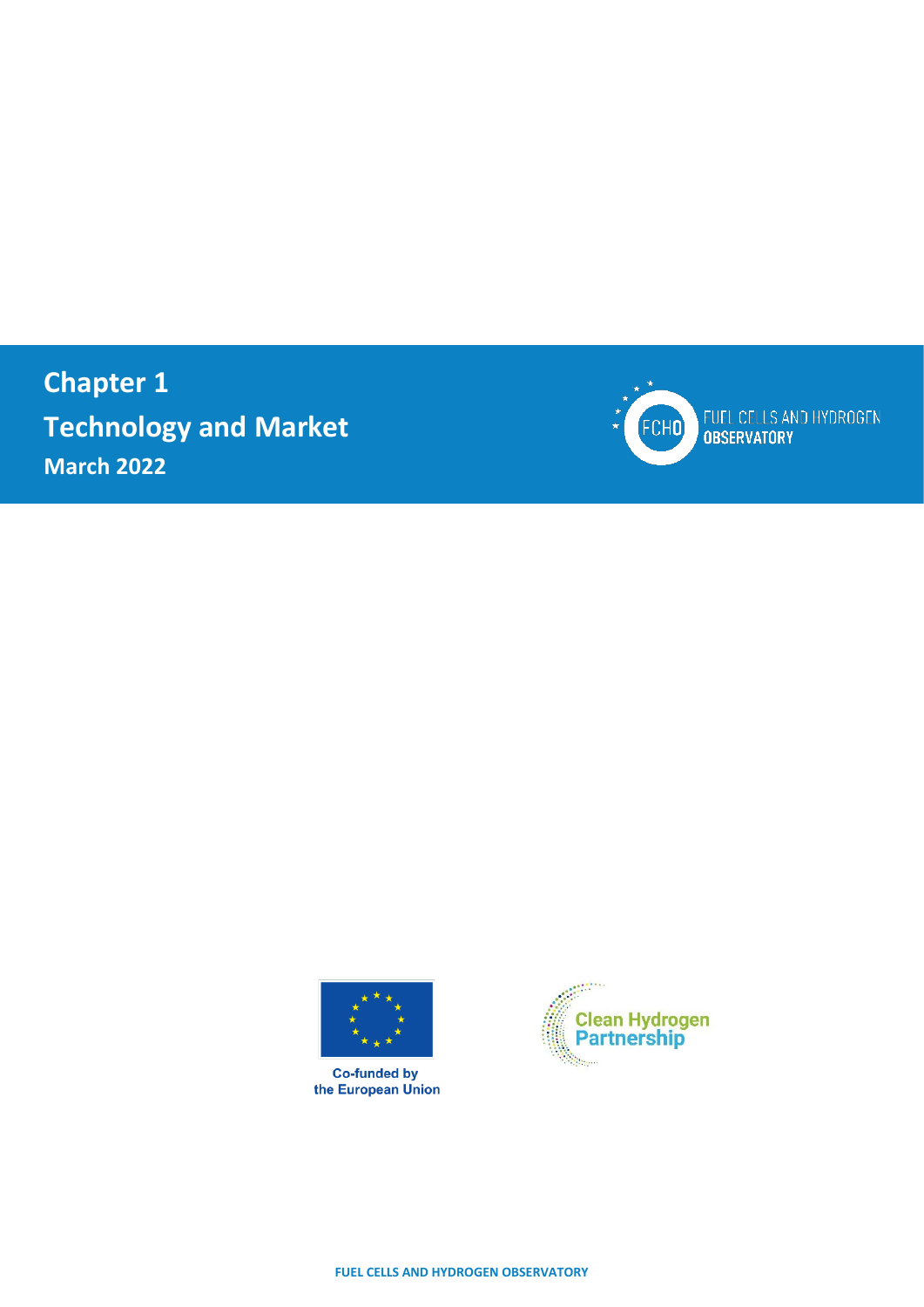

#### <span id="page-1-0"></span>Disclaimer

This report is based on data gathered for the Fuel Cells and Hydrogen Observatory by 31 December 2021. The authors believe that this information comes from reliable sources, but do not guarantee the accuracy or completion of this information. The Observatory and information gathered within it will continue to be revised. These revisions will take place annually and can also be done on a case by case basis. As a result, the information used as of writing of this report might differ from the changing data in the Observatory.

The information and views set out in this report are those of the author(s) and do not necessarily reflect the official opinion of the Clean Hydrogen JU. Neither the Clean Hydrogen JU, other European Union institutions and bodies, nor any person acting on their behalf may be held responsible for the use which may be made of the information contained therein.

This report was prepared for the Clean Hydrogen Joint Undertaking as part of the Fuel Cells and Hydrogen Observatory. Copies of this document can be downloaded from <https://www.fchobservatory.eu/>

The Fuel Cells and Hydrogen Observatory has been prepared for the Clean Hydrogen JU under a public procurement contract.

© Clean Hydrogen JU, 2022 Reproduction is authorised provided that the source is acknowledged. For any use or reproduction of material that is not under the Clean Hydrogen JU copyright, permission must be sought directly from the copyright holders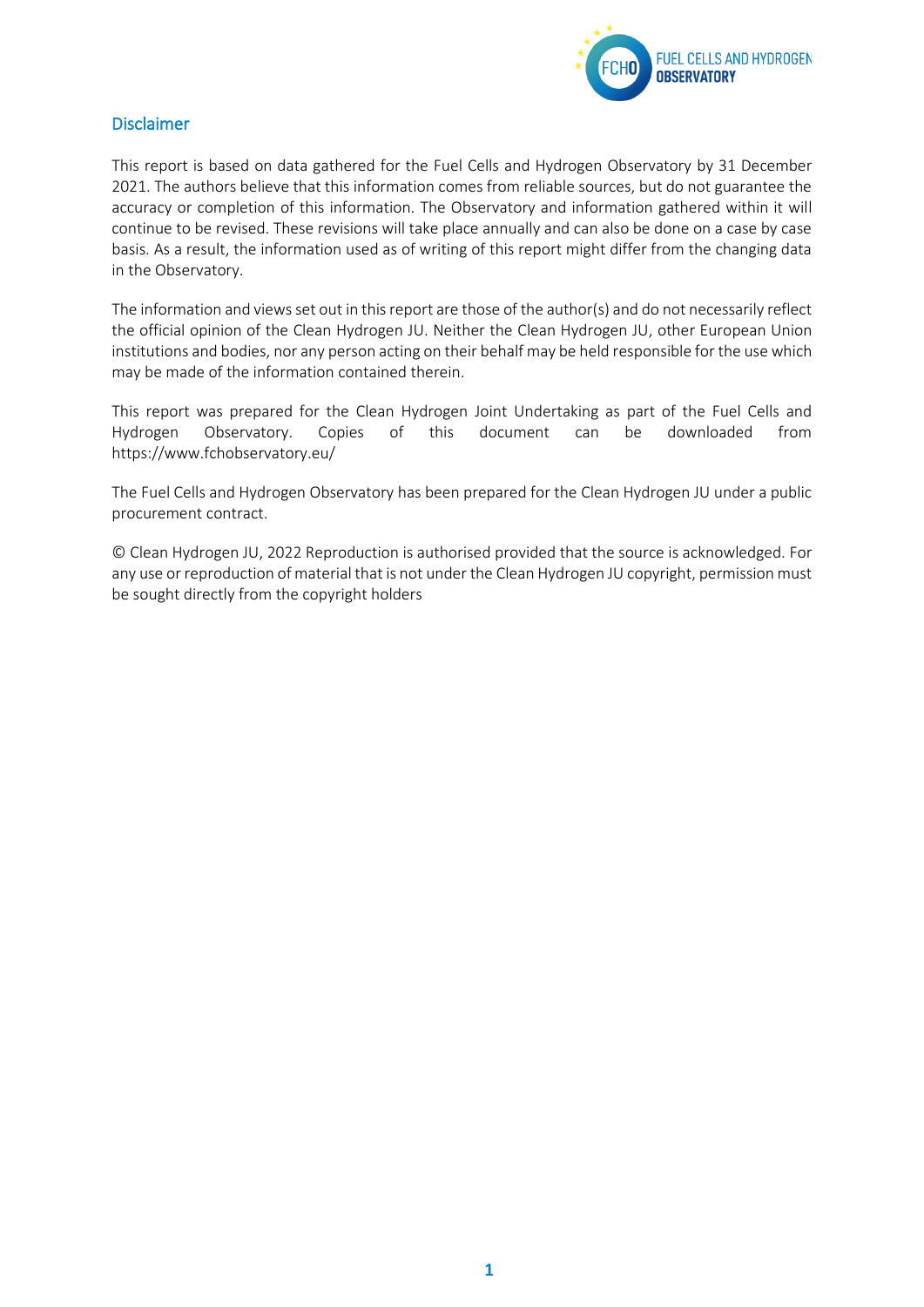

# **TABLE OF CONTENTS**

| 1. |        |  |  |  |  |  |  |  |  |  |  |  |
|----|--------|--|--|--|--|--|--|--|--|--|--|--|
| 2. |        |  |  |  |  |  |  |  |  |  |  |  |
|    | 2.1.   |  |  |  |  |  |  |  |  |  |  |  |
|    | 2.2.   |  |  |  |  |  |  |  |  |  |  |  |
|    | 2.2.1. |  |  |  |  |  |  |  |  |  |  |  |
|    | 2.2.1. |  |  |  |  |  |  |  |  |  |  |  |
| 3. | 2.2.2. |  |  |  |  |  |  |  |  |  |  |  |
| 4. |        |  |  |  |  |  |  |  |  |  |  |  |
| 5. |        |  |  |  |  |  |  |  |  |  |  |  |
|    | 5.1.   |  |  |  |  |  |  |  |  |  |  |  |
|    | 5.2.   |  |  |  |  |  |  |  |  |  |  |  |
|    | 5.3.   |  |  |  |  |  |  |  |  |  |  |  |
|    | 5.4.   |  |  |  |  |  |  |  |  |  |  |  |
| 6. |        |  |  |  |  |  |  |  |  |  |  |  |

Please note that this revised version of the report contains amended FCEV registration and fleet data.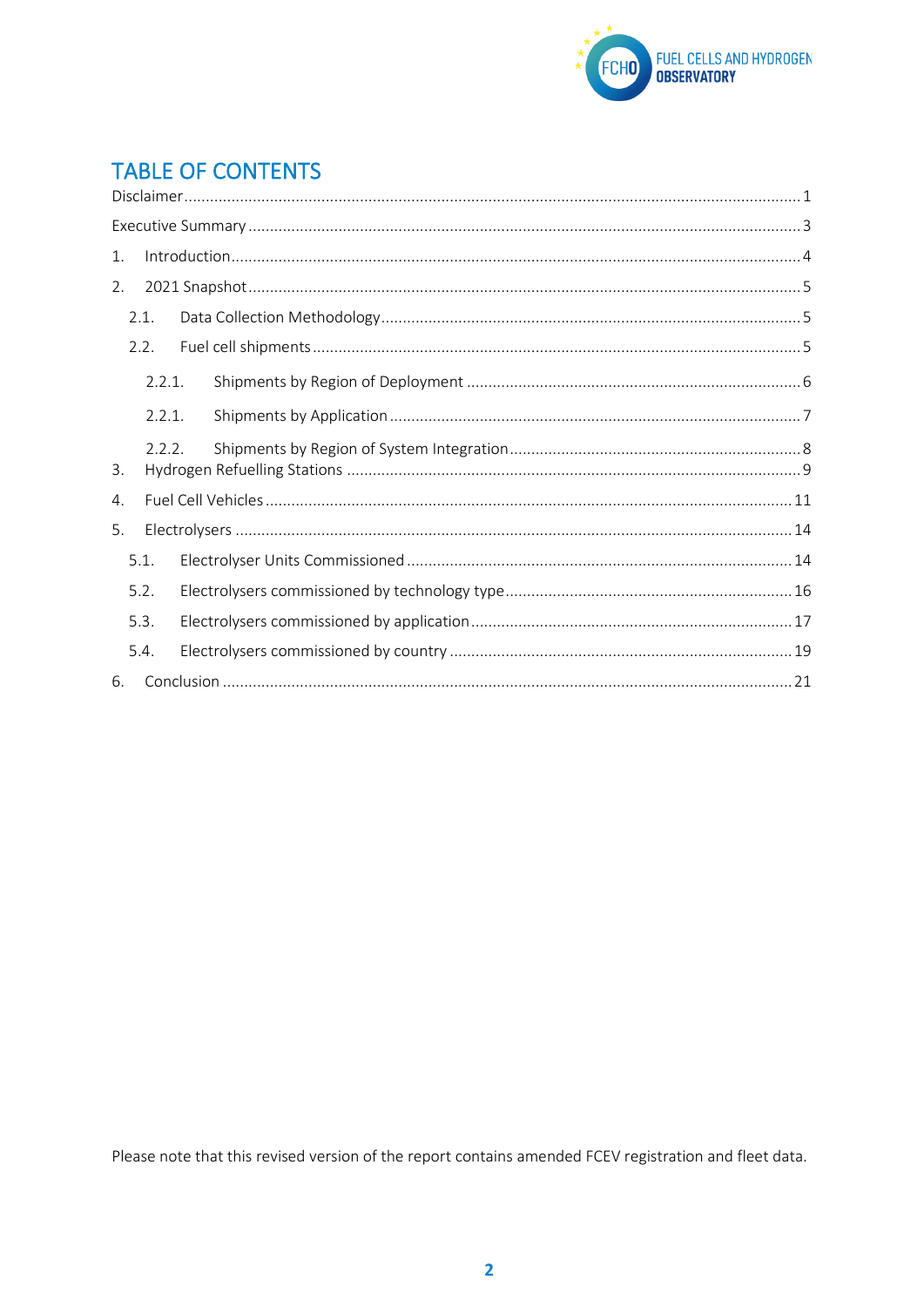

# <span id="page-3-0"></span>Executive Summary

The Fuel Cells and Hydrogen Observatory is an ambitious project to collect available valuable sector information in a single go-to source and make it open to all interested stakeholders. The technology and market module of the FCHO presents a range of statistical data as an indicator of the health of the sector and the progress in market development over time.

This module focusses on global fuel cell system shipments and on European FCH actors, vehicle registrations, refuelling stations, the hydrogen market and electrolyser market. The ambition over time is to broaden the scope of companies, technologies and markets and to widen the reach of geographies covered by the FCHO as the market itself evolves. This will enable the annual report to make year on year comparisons assessing market progress and identify strengths and trends. This is the third annual report on the FCHO and provides a snapshot of technology and market data in the period January 2021 – December 2021.

| Purpose:      | The technology and market module of the FCHO presents a range of statistical data<br>as an indicator of the health of the sector and the progress in market development<br>time.<br>over<br>https://www.fchobservatory.eu/observatory/technology-and-market                                                                                      |
|---------------|--------------------------------------------------------------------------------------------------------------------------------------------------------------------------------------------------------------------------------------------------------------------------------------------------------------------------------------------------|
| Scope:        | European electrolyser deployment data is presented<br>The report spans January 2000 – December 2021, with some additional commentary<br>on 2022 onwards.                                                                                                                                                                                         |
| Key Findings: | The impact of COVID-19 greatly affected the number of new electrolysers<br>commissioned in 2020 but a strong rebound in 2021 demonstrates how demand for<br>this technology is growing:<br>Global Fuel Cell shipments > 2.3 GW<br>Europe Fuel Cell shipments up to 197.8 MW<br>Europe HRS in operation 170<br>FCEV registrations up 23% to 1,176 |

Following the effects of the global pandemic in 2020, the fuel cell and hydrogen industry has rebounded strongly. There was an 75.7% increase in the global number of fuel cell system shipments in 2021 totaling 2,330.4 MW. Asia continued to lead in shipment volumes, accounting for 65% of the total MW shipped internationally, while the US moved against its 2019-2020 trend with a 142% increase in total MW shipments. The number of shipments to Europe grew by 33% to 197.8 MW from 149 MW in 2020.

The transport sector leads growth among fuel cell applications, with 94% more units shipped globally and with deployments of 34,400 fuel cells. in total. Portable fuel cell application shipment increased by 48% whereas Stationary system application shipments decreased by 16%, with 47,800 units shipped.

After a period of slow growth in 2020, HRS deployment in Europe has rebounded strongly with 170 in operation by the end 2021, an 11% increase from 2020. 1,176 new FCEVs were registered in Europe in 2021, an increase of 23% from 2020, bringing the fleet size to 4,050.

After a sharp decline in the number of electrolysers commissioned in 2020 with only 2 units totaling 1.5 MW, 2021 saw 14 new units brought online in Europe with 27 MW of capacity. These number are expected to grow significantly over the coming years.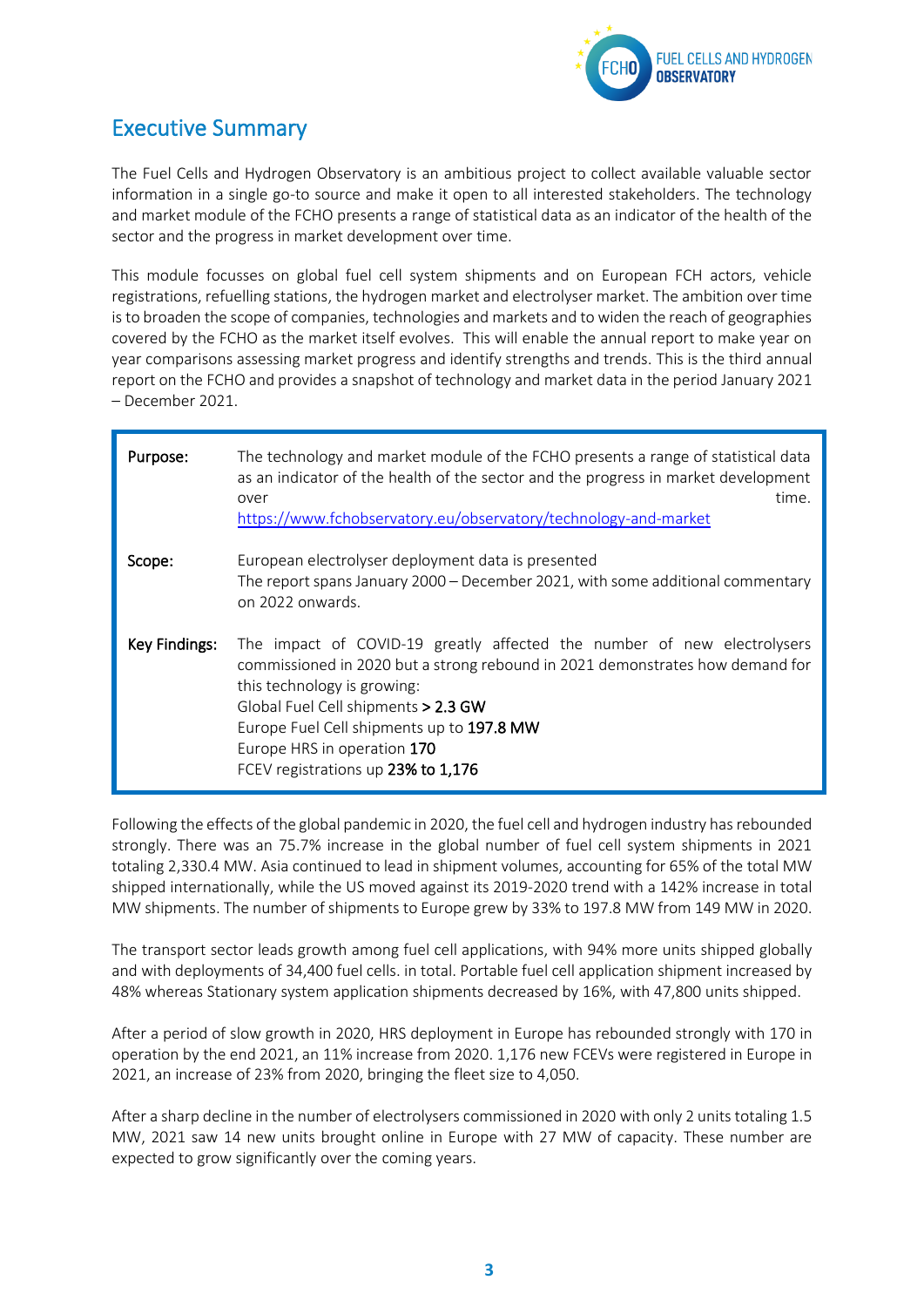

## <span id="page-4-0"></span>1. Introduction

The information in this report covers the period January 2021 – December 2021. The technology and market module of the FCHO presents a range of statistical data as an indicator of the health of the sector and the progress in market development over time.

This includes statistical information on the size of the global fuel cell market including number and capacity of fuel cell systems shipped in a calendar year. For this edition, data to the end of 2021 is presented where possible, alongside analysis of key sector developments. Fuel cell system shipments for each calendar year are presented both as numbers of units and total system megawatts. The data are further divided and subdivided by:

- Application: Total system shipments are divided into Transport, Stationary and Portable applications
- Fuel cell type: Numbers are provided for each of the different fuel cell chemistry types
- Region of integration: Region where the final manufacturer usually the system integrator integrates the fuel cell into the final product
- Region of deployment: Region where the final product was shipped to for deployment

The data is sourced directly from industry players as well as other relevant sources including press releases, associations, and other industry bodies. This year the report also includes data relating to electrolysers commissioned within Europe.

Information is presented on the number of hydrogen refuelling stations (HRS) deployed since 2014 with detailed information on HRS in operation including pressure, capacity etc. In parallel, the observatory provides data on the registered fuel cell electric vehicles (FCEVs) on European roads, providing an indication of the speed of adoption of hydrogen in the transport sector. This annual report is an enrichment analysis of the data available on the FCHO, providing global context and insights on trends observed year-over-year.

Electrolyser systems commissioned for each calendar year within Europe are presented as both the number of units and the total system power rating in megawatts (MW). The data is further divided by:

- Number of Electrolyser Units Commissioned: The number of units brought online each year in Europe from 2000 until 2021.
- Application: Total systems commissioned are divided in Transport Fuel, Industry Feedstock, Steel Making, Industrial Heat, Power Generation, Export, Grid Injection and Sector Coupling.
- Electrolyser Type: Number for each of the different electrolyser types commissioned are provided.
- **Region of deployment:** Region where the electrolyser was commissioned.

All sections in the Technology & Market module are updated following an annual data collection and validation cycle and the annual report is published the following Spring.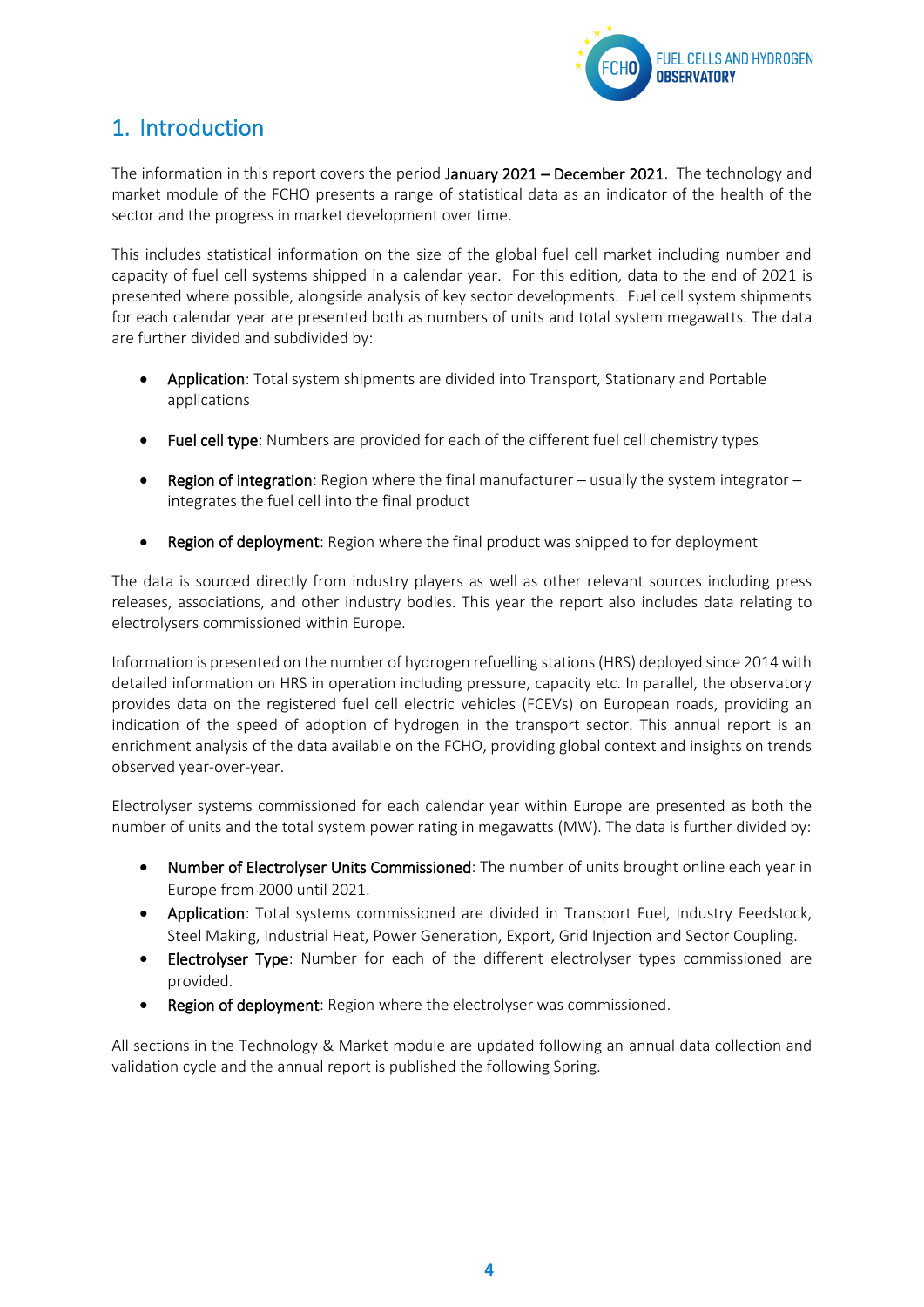

# <span id="page-5-0"></span>2. 2021 Snapshot

### <span id="page-5-1"></span>2.1. Data Collection Methodology

The fuel cell shipment data at the end of 2020 as presented in the Technology & Market module of the Observatory is derived from E4tech's Fuel Cell Industry Review 2021<sup>1</sup>. This data presents a snapshot of the size of the global fuel cell market and is a consolidated view of data collected by confidential survey with over 100 participants in the fuel cell and hydrogen supply chain. The survey was conducted through to the end of September 2021 and includes a forecast for the last quarter of the year, 2021f<sup>2</sup>.

The industry survey was again conducted this year by E4tech as part of its scope for the Observatory.

Hydrogen Refuelling Station (HRS) data is derived from the European HRS Availability System<sup>3</sup>. The data is extracted and analysed to derive the number of HRS deployed in European member states at the end of 2020. Additional information on non-EU countries is sourced through desk research.

Information on Fuel Cell vehicle deployments in Europe is sourced from the European Alternative Fuels Observatory (EAFO<sup>4</sup>) which monitors vehicle deployments across a broad range of alternative fuels including hydrogen. This data is supplemented with desk research for non-EU markets.

Electrolyser deployment data was sourced from E4tech's internal hydrogen project database. The data has been gathered from a range of sources spanning industry players to project announcements and has been attempted to be as up to date and correct as possible.

### <span id="page-5-2"></span>2.2. Fuel cell shipments

The FCHO provides detailed statistics on a number of indicators for the market development of the fuel cell space. Annual data is presented on system shipments and the total of those systems in megawatts, categorised by application, region and fuel cell type as described below. Shipment numbers are rounded to the nearest 100 units and megawatt data to the nearest 0.1 MW. Where power ratings are quoted, these refer to the electrical output unless stated otherwise. In general, the nominal, not peak, power of the system is used, with the exception of transport. Because continuous power depends heavily on system design and how it is used, peak power is reported for transport units.

The reported figures refer to shipments by the final manufacturer, usually the system integrator. In transport the vehicle is counted when shipped from the factory. This is because the shipments of stacks or modules in a given year can be significantly different from the shipment of final units (e.g. vehicles) in the same timeframe. We use stack and module shipment data to enable correlation of numbers between years. The regional split in the data is provided both in terms of where the systems have been integrated and where they are shipped to. Where possible, we do not include shipments for toys and educational kits.

<sup>1</sup> E4tech Fuel Cell Industry Review[, fuelcellindustryreview.com](http://www.fuelcellindustryreview.com/)

<sup>2</sup> 2020f is the data at end of 2020 using the forecasted numbers for the last quarter

<sup>3</sup> HRS Availability System, h2-map.eu

<sup>4</sup> European Alternative Fuels Observatory, eafo.eu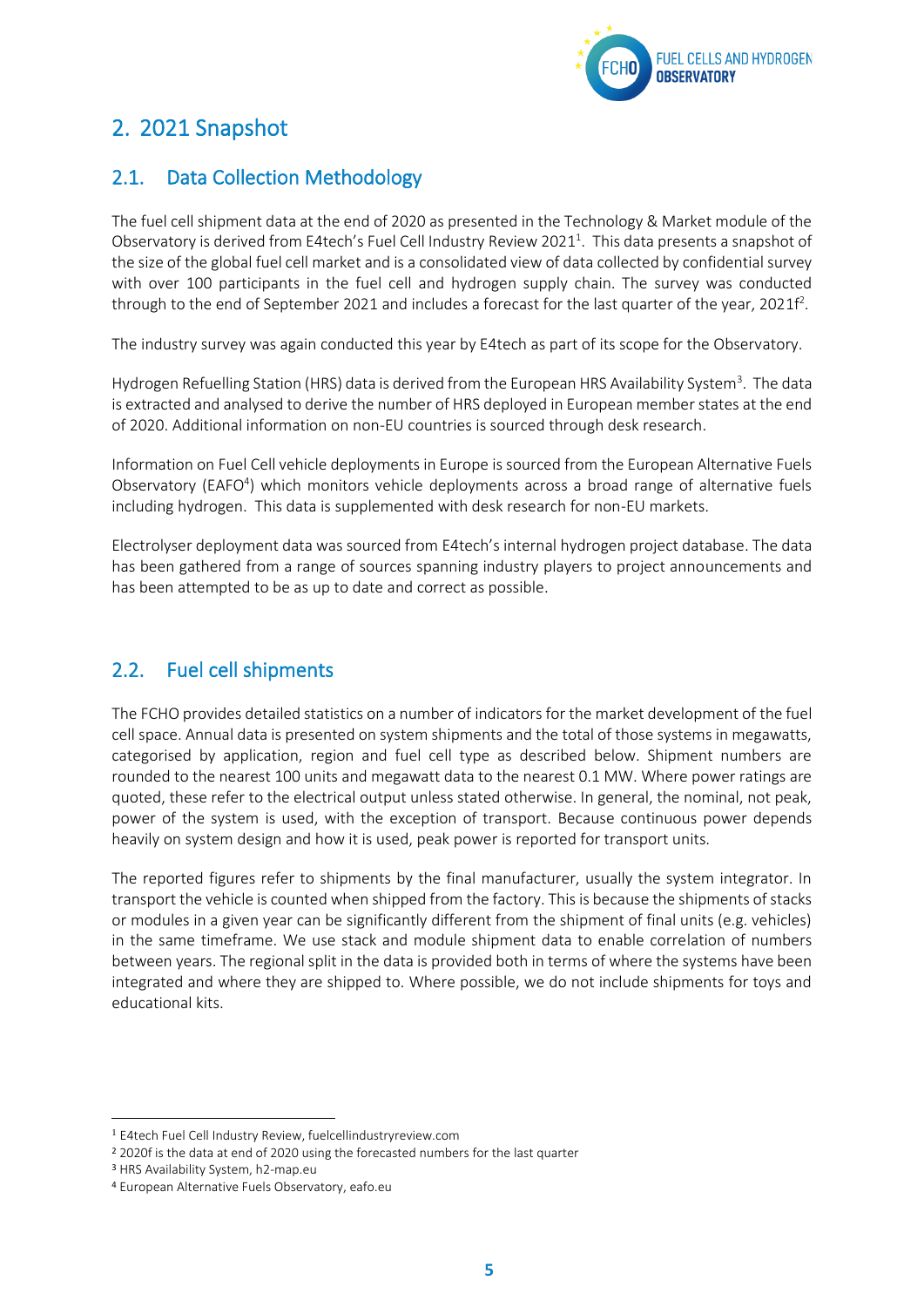

The data is presented using the following definitions:

- Shipments by region of deployment, depicting where systems are shipped to for final deployment,
- Shipments by region of system integration, depicting where stacks are integrated into final system such as a vehicle or CHP system, and
- Shipments by application, depicting the number of systems by application area (transport, stationary etc)

#### 2.2.1. Shipments by Region of Deployment

<span id="page-6-0"></span>Following the impact of the COVID-19 pandemic in 2020 which saw the lowest growth levels in 5 years in the fuel cell sector, there was a large rebound in deployment numbers in 2021. The easing of supply chain delays coupled with a renewed focus on green solutions to rebuild economies saw Europe's annual deployment grow by 48.6 MW, or 32.6% in 2021. This is a similar level of growth to what was experienced in 2020 at 32%.

Asia saw an increase in deployments in 2021, with a 65% increase in MW observed following suppressed growth in 2020. With this increase in deployment, Asia remains the global leader for fuel cell capacity. As has been observed in previous years, the trend towards larger systems continues with the average system size increasing from 11.3 kW in 2020 to 14.1 kW in 2021 in Europe. Asia continued to deploy larger systems than Europe, averaging 15.9 kW in 2020 and 26.9 kW in 2021.

In North America, there was a reversal in the trend observed since 2019, where the total fuel cell deployments increased by 142% to 613 MW. This was coupled with an increase of 42.6% in the total number of units shipped.

| $1,000s$ units | 2015 | 2016 | 2017 | 2018 | 2019  | 2020 | $2021f*$ |
|----------------|------|------|------|------|-------|------|----------|
| Europe         | 8.4  | 4.4  | 5.1  | 7.7  | 10.7  | 13.2 | 14.0     |
| N America      | 6.9  | 7.7  | 9.4  | 9.3  | 8.1   | 10.8 | 15.4     |
| Asia           | 44.6 | 50.6 | 55.3 | 50.9 | 53.5  | 57.7 | 56.3     |
| <b>RoW</b>     | 1    | 0.5  | 0.8  | 0.6  | 0.2   | 0.2  | 0.4      |
| Total          | 60.9 | 63.2 | 70.5 | 68.5 | 72.50 | 81.7 | 86.1     |

Table 1: Units by Region of Deployment

\* 2021f is the data at end of 2020 using forecasted numbers for the last quarter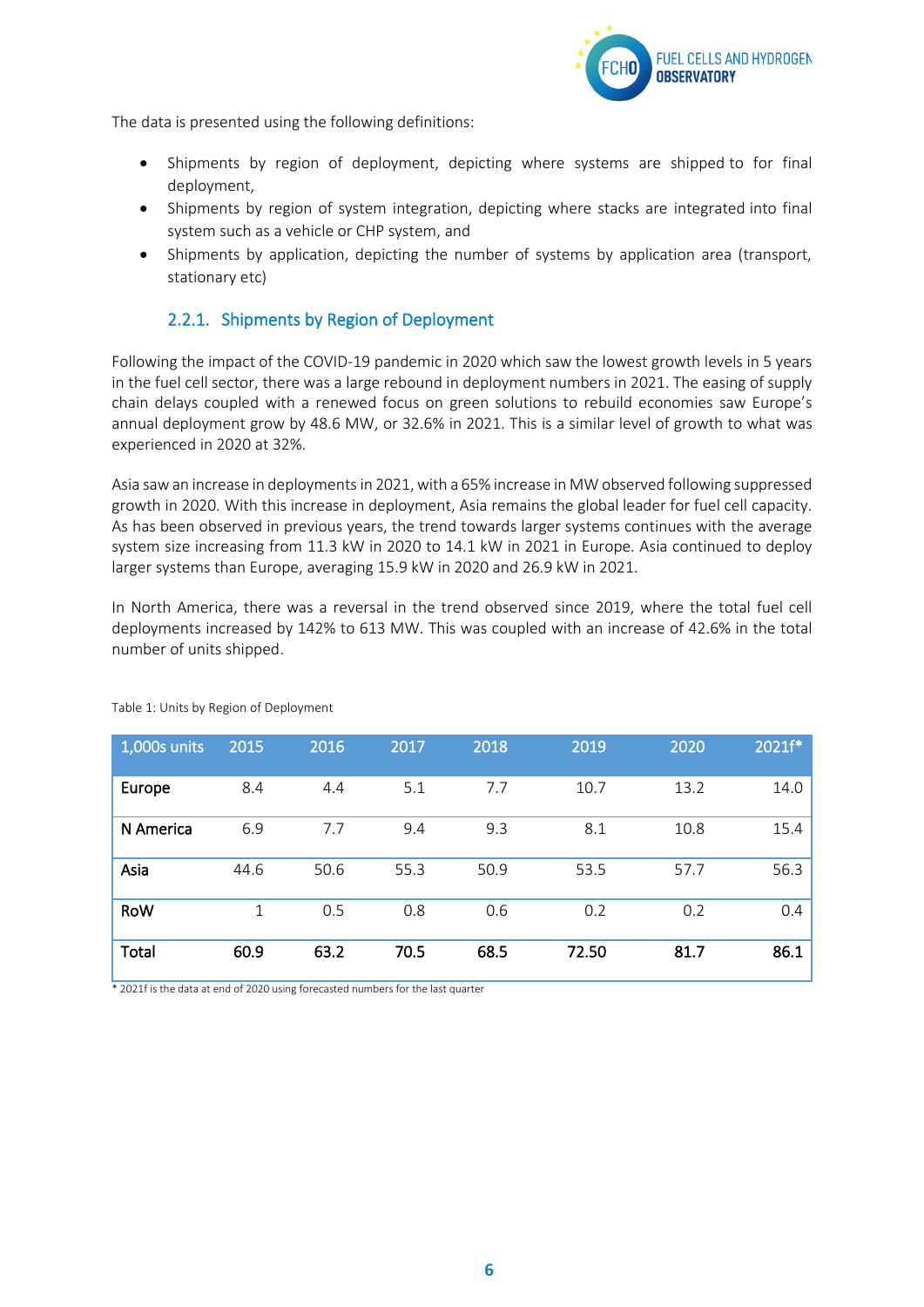

| <b>MW</b>  | 2016  | 2017  | 2018  | 2019    | 2020    | 2021f   |
|------------|-------|-------|-------|---------|---------|---------|
| Europe     | 27.4  | 38.9  | 41.2  | 113.0   | 149.2   | 197.8   |
| N America  | 213.6 | 331.8 | 425.3 | 339.2   | 253.3   | 613.0   |
| Asia       | 273.8 | 285.8 | 337.9 | 743.9   | 918.8   | 1,515.0 |
| <b>RoW</b> | 1.7   | 2.1   | 1.2   | 0.2     | 5.1     | 3.9     |
| Total      | 516.5 | 658.6 | 805.8 | 1,196.3 | 1,326.4 | 2,330.3 |

Table 2: Megawatts by Region of Deployment

### 2.2.1. Shipments by Application

<span id="page-7-0"></span>2021 saw an 5.3% increase in the total number of units shipped over 2020 with 86,100 units or 2.33 GW shipped. Continuing the trend observed in recent years, the average capacity has increased to 27.1 kW/unit, a 66.7% increase in the average capacity observed in 2020.

Table 3: Global Shipments by Application

| 1,000s units | 2016 | 2017 | 2018 | 2019 | 2020 | 2021f |
|--------------|------|------|------|------|------|-------|
| Portable     | 4.2  | 5.0  | 5.7  | 3.9  | 4.1  | 6.1   |
| Stationary   | 51.8 | 54.9 | 51.9 | 52.2 | 56.8 | 47.9  |
| Transport    | 7.2  | 10.6 | 10.9 | 16.4 | 20.8 | 32.1  |
| Total        | 63.2 | 70.5 | 68.5 | 72.5 | 81.7 | 86.1  |

2021 saw an increase in the number of fuel cells deployed in portable applications, with a 48.8% increase in shipments in terms of units and a 40% increase in terms of capacity. This is a significant increase the growth observed in 2020 from 2019 (5.1% by units and 25% by capacity).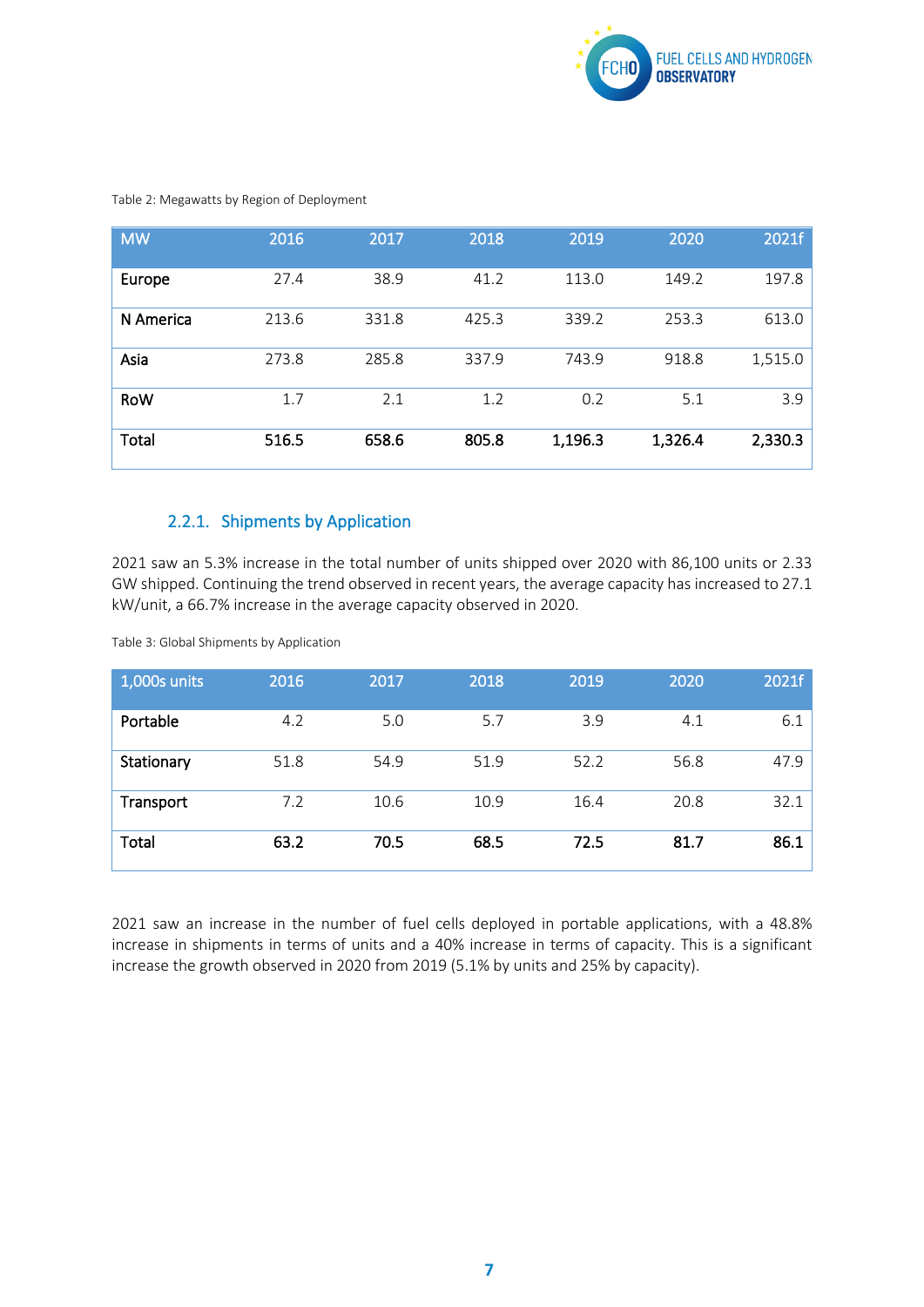

#### Table 4: Global MWs shipped by Application

| <b>MW</b>  | 2016  | 2017  | 2018  | 2019    | 2020    | 2021f   |
|------------|-------|-------|-------|---------|---------|---------|
| Portable   | 0.3   | 0.6   | 0.7   | 0.4     | 0.5     | 0.7     |
| Stationary | 209.0 | 222.3 | 220.6 | 274.8   | 325.1   | 347.6   |
| Transport  | 307.2 | 435.7 | 584.5 | 921.1   | 1,000.8 | 1,982.0 |
| Total      | 516.5 | 658.6 | 805.8 | 1,196.3 | 1,326.4 | 2,330.3 |

2021 saw an increase in the number of fuel cells deployed in transport applications, with a 54% increase in shipments in terms of units and a 98% increase in terms of capacity. 32,100 vehicles of all types were shipped accounting for approximately 85% of the total MW of expected shipments by year end.

Stationary application shipments capacity saw reduced growth from 2020 with a 6.9% increase in MW of capacity. This was accompanied by a 15.7% decrease in the number of units shipped.

#### 2.2.2. Shipments by Region of System Integration

<span id="page-8-0"></span>Table 5: Global units shipped by region of system integration

| 1,000s units | 2016 | 2017 | 2018 | 2019 | 2020 | 2021f |
|--------------|------|------|------|------|------|-------|
| Europe       | 4.2  | 6.6  | 8.7  | 10.0 | 11.7 | 10.8  |
| N America    | 6.3  | 8.4  | 6.6  | 6.7  | 11.1 | 15.0  |
| Asia         | 52.5 | 55.3 | 53.1 | 55.7 | 58.9 | 60.3  |
| <b>RoW</b>   | 0.2  | 0.0  | 0.0  | 0.0  | 0.0  | 0.0   |
| Total        | 63.2 | 70.4 | 68.5 | 72.5 | 81.7 | 86.1  |

The numbers for shipments by region of system integration, depicting where stacks are integrated into final system, reveal that Asia is utilising 86.9% of the fuel cell system MW manufactured in 2021 and 70% of the units. This is a small increase from 84.2% of fuel cell MW in 2020 and a small decrease from 72% of units in that period. In North America, there was a small decrease from 2020 to 11.8% in the number of MW by system integration, but a significant increase to 17.4% of units, up from 14% in 2020. There was little change in the proportion of MW in Europe and a small drop in the proportion of units to 11.3%.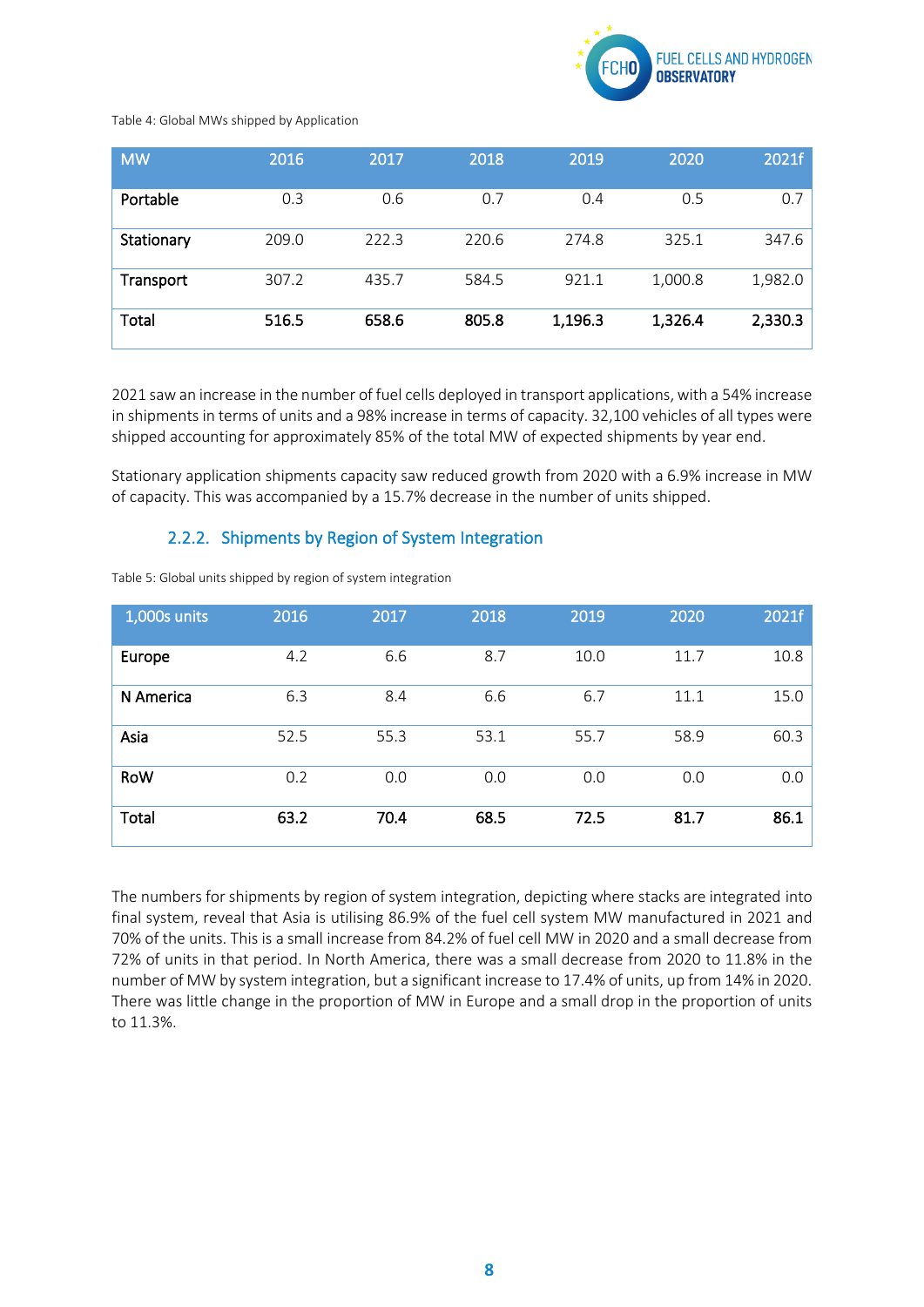

Table 6: Global units shipped by region of system integration

| <b>MW</b>    | 2016  | 2017  | 2018  | 2019    | 2020    | 2021f   |
|--------------|-------|-------|-------|---------|---------|---------|
| Europe       | 6.7   | 8.2   | 11.0  | 13.8    | 20.4    | 30.3    |
| N America    | 188.3 | 215.1 | 179.4 | 167.3   | 188.7   | 274.5   |
| Asia         | 320.8 | 434.6 | 615.4 | 1,010.2 | 1,117.3 | 2,025.1 |
| <b>RoW</b>   | 0.8   | 0.1   | 0.0   | 0.0     | 0.0     | 0.4     |
| <b>Total</b> | 516.5 | 658.0 | 805.8 | 1,191.3 | 1,326.4 | 2,330.3 |

## <span id="page-9-0"></span>3. Hydrogen Refuelling Stations

The HRS module within the FCHO provides a range of information on technical characteristics including for example, station opening times, station operator, refuelling options (pressure) available as well as a live station availability update. This information is displayed on the portal and is derived from the HRS Availability System (HRS-AS) in real time.

This analysis provided here draws upon the supporting database compiled for the HRS-AS, supplemented by additional desk research to provide a picture of hydrogen refuelling station deployments in Europe<sup>5</sup>. The HRS-AS database tracks the onstream availability of public HRS stations in Europe. It does not include private HRSs.



Figure 1: Cumulative number of HRS operational at the end of 2021

Growth in hydrogen refuelling infrastructure slowed down further in 2021, continuing the trend following the impact of COVID-19 observed in 2020. With a total of 8 new stations added in 2021 and the closure of stations in the UK and Austria, the total number of stations in operation by the end of

<sup>5</sup> The database used to complete the analysis is not an exhaustive list of HRS in the Europe, but rather was used to show a representative view of HRS roll out progress.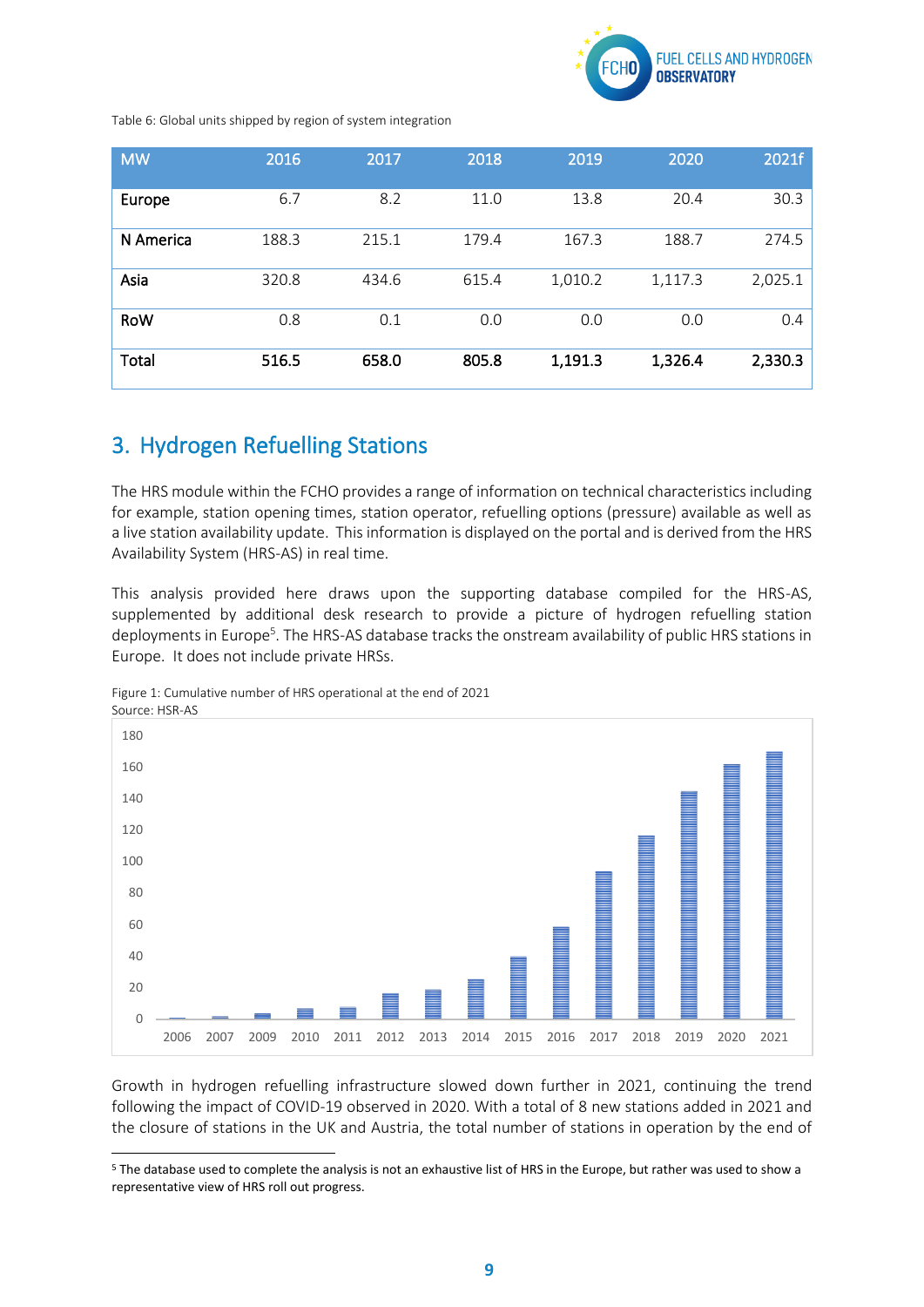

2021 was 170. However, there may be an increase in the number of HRS openings in 2022, as 5 additional stations have come in to in operation at the time of publication.



Figure 2: Number of HRS operation by country in March 2022 Source: HSR-AS

In Europe, Germany leads with 90 operational stations, but with only a small increase since 2020 and still some way off its goal of 100 HRS in operation. This is followed by France with 24 which corresponds to a 26% increase in the number of stations since 2020. The Netherlands saw significant growth in the number of HRS in operation growing by 100% to 10 stations. Switzerland also saw 300% growth from 2020 with 8 stations in operation. Beside the increases in the number of HRS in these four countries, there were no other additional HRS brought into operation in 2021.

Japan remains the global leader with a total of 154 stations operational in May 2022, adding 21 new HRS since the end of 2020. South Korea saw great expansion in the number of HRS, with 112 operational, an increase of 69 new stations.

The number of stations operational in California increased from 42 in 2020 to 52 by May 2022. A significant ramp up is required in order to reach the target of 200 stations by 2025.

The number of HRS operational in China increased by 2 to 39. This number is expected to grow substantially with the new that as part of China's 14<sup>th</sup> five-year plan, Sinopec plans of open 1,000 stations.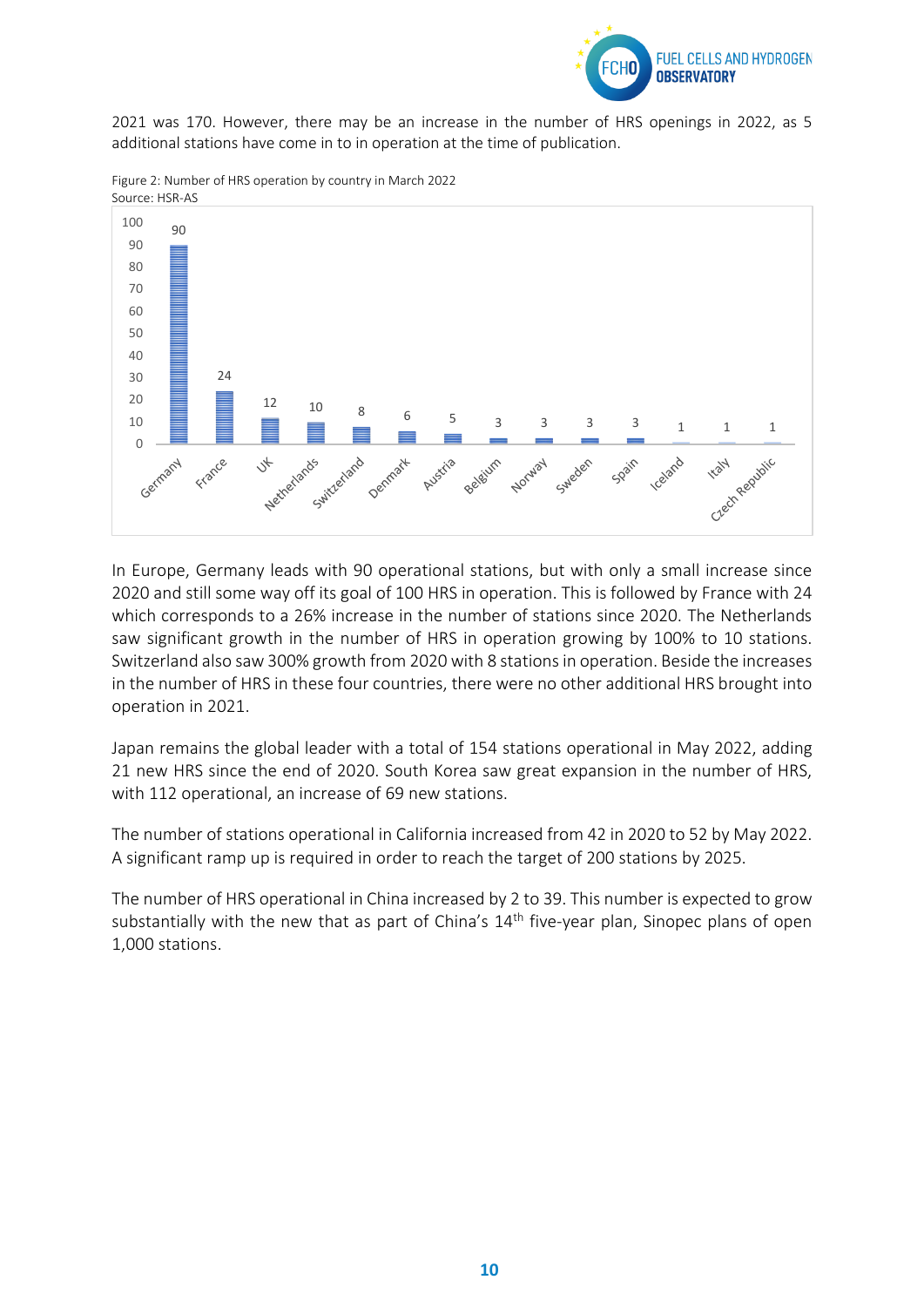

Figure 3: Number of HRS operation by Country in March 2022 Source: HSR-AS, The Fuel Cell Industry Review 2021, California Fuel Cell Partnership



# <span id="page-11-0"></span>4. Fuel Cell Vehicles

The fuel cell vehicle data is sourced from EAFO who use national (usually governmental) registration bodies, where they exist, to collate the data. Where no recognised national organisation exists to collect this data, desk research supplements the efforts. In this analysis 'net new registrations' excludes vehicles that have been exported or that have been decommissioned from service. The full list of relevant EAFO sources for country can be found at eafo.eu.

2021 saw a continuation of the trend observed in 2020, with continued growth in fuel cell passenger cars with 1,034 new registrations, up 22% from 851 vehicles registered in 2020. Germany saw a 70% increase in new FCEV registrations with 531 vehicles of all reported categories, followed by the Netherlands and Switzerland with 147 and 126 new vehicles respectively. Switzerland saw a 103% increase in FCEV registrations, from 62 registrations in 2020.

2021 saw the highest number of fuel cell vehicles to date, with almost twice the number of global sales. Continuing the trend from previous years, Toyota and Hyundai continue to dominate the FCEV market. Hyundai's 2018 released NEXO continued to prove popular and Toyota updated their offering with a new Mirai model released in 2021. Hyundai also unveiled new fuel cell car models; the Vision FK sports car and the Genesis GV80 SUV concept. Honda discontinued the production of their Clarity, though the car will remain available for lease throughout 2022. Daimler is currently focusing it its efforts in fuel cells on trucks rather than cars, with a joint venture between Daimler Truck and Volvo Group working on heavy duty trucks. BMW started testing its iHydrogen NEXT concept car in Europe and presented the iX5 Hydrogen vehicle at the IAA Mobility 2021 motor show in Munich. Jaguar Land Rover began development of a fuel cell prototype vehicle based on the Land Rover Defender. Chinese manufacturers Great Wall unveiled it hydrogen energy strategy and plans to deploy its first fuel cell SUV in 2022., and SAIC is expected to scale up production of its Maxus EUNIQ 7.

South Korea continues to lead in the deployment of fuel cell cars with a record number of 8,500 NEXOs shipped in 2021. In Japan, the Toyota Mirai continued to sell well, reaching almost 2,500 vehicles,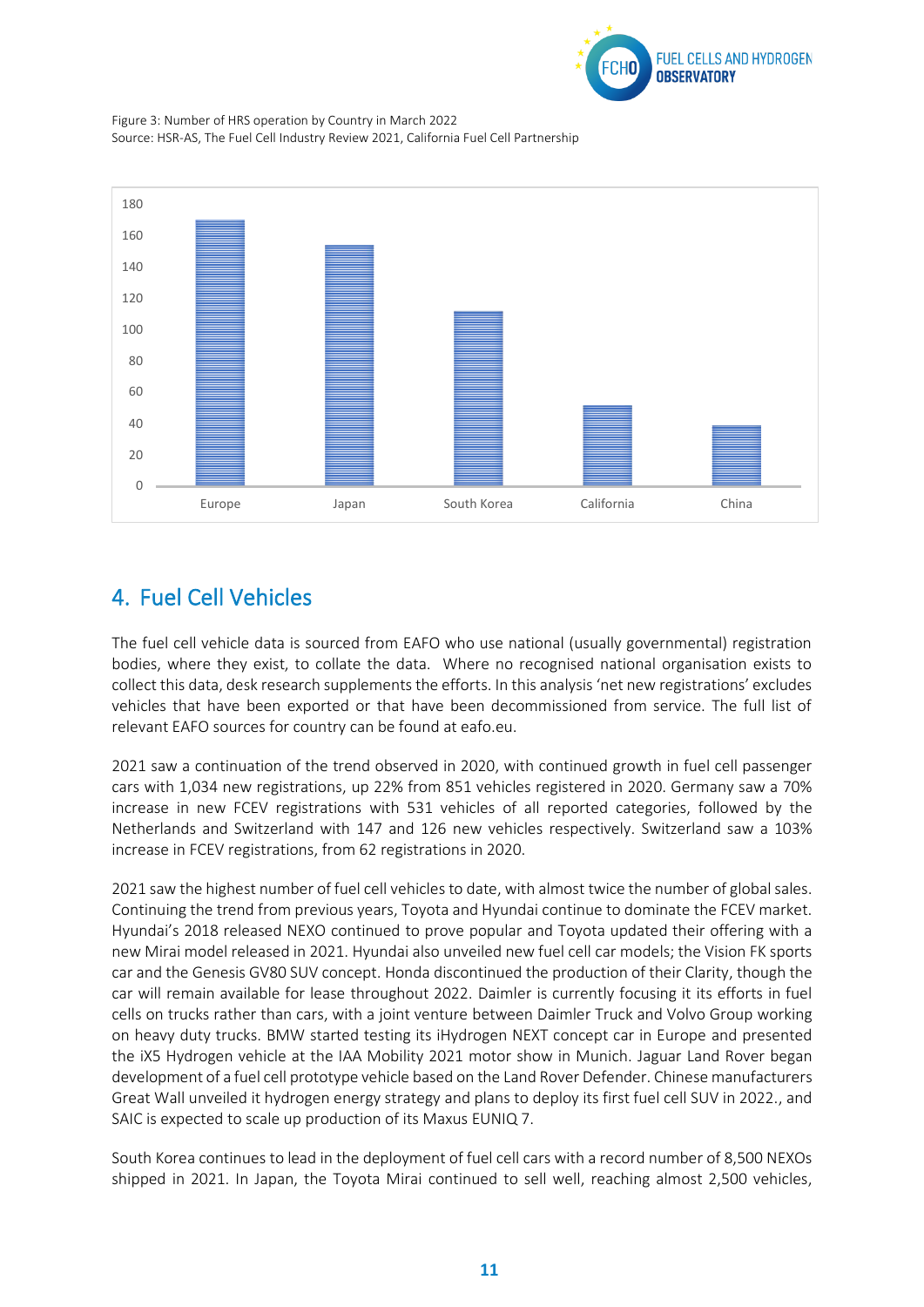

boosted by its use in the Olympic games held in Tokyo. Fuel cell vehicles, including the Mirai, will also be used during the 2022 Beijing Winter Olympics. In California there was growth in the number of FCEVs sold in 2020, with greater than 3,000 units.



Figure 4: Net number of FCEVs registered by country at end 2021 Source: EAFO<sup>6</sup>

In 2021, Germany deployed 33 new buses, bringing the total to 95, the largest fuel cell bus fleet in Europe. In the Netherlands, 17 fuel cell buses were registered, bringing their fleet total to 34. The UK saw the third largest increase in fuel cell bus fleet in Europe with the addition of 15 new buses. This brings the total fleet size in the UK to 68. A total of 72 new fuel cell buses were deployed in Europe in 2021, a 9% increase from 2020. Switzerland saw a large deployment of heavy-duty goods vehicles, with 60 vehicle registrations, giving it the largest fuel cell powered heavy duty goods fleet in Europe with 80.

The fleet of fuel cell buses grew slowly in California in 2021, with over 50 vehicles in mid-2021. This fleet is set to grow, with orders more than 40 new buses made. In the rest of the USA, the number of fuel cell buses increased at a greater rate, with 31 vehicles in operation in other states. By spring 2021, Japan saw its fuel cell bus fleet increase to 104 vehicles, with a similar number estimated to be operating in South Korea during that time. Cities in China continue to deploy larger number of fuel cell buses than almost anywhere else in the world

In 2021, Switzerland's growing fleet of fuel cell trucks saw the delivery of 41 Hyundai Xcient heavy duty trucks as part of the Swiss 1600 truck project which aims to deploy this many fuel cell trucks by 2025.

<sup>&</sup>lt;sup>6</sup> Further information on the vehicle classifications can be found at **https://alternative-fuels**[observatory.ec.europa.eu/general-information/vehicle-types](https://alternative-fuels-observatory.ec.europa.eu/general-information/vehicle-types)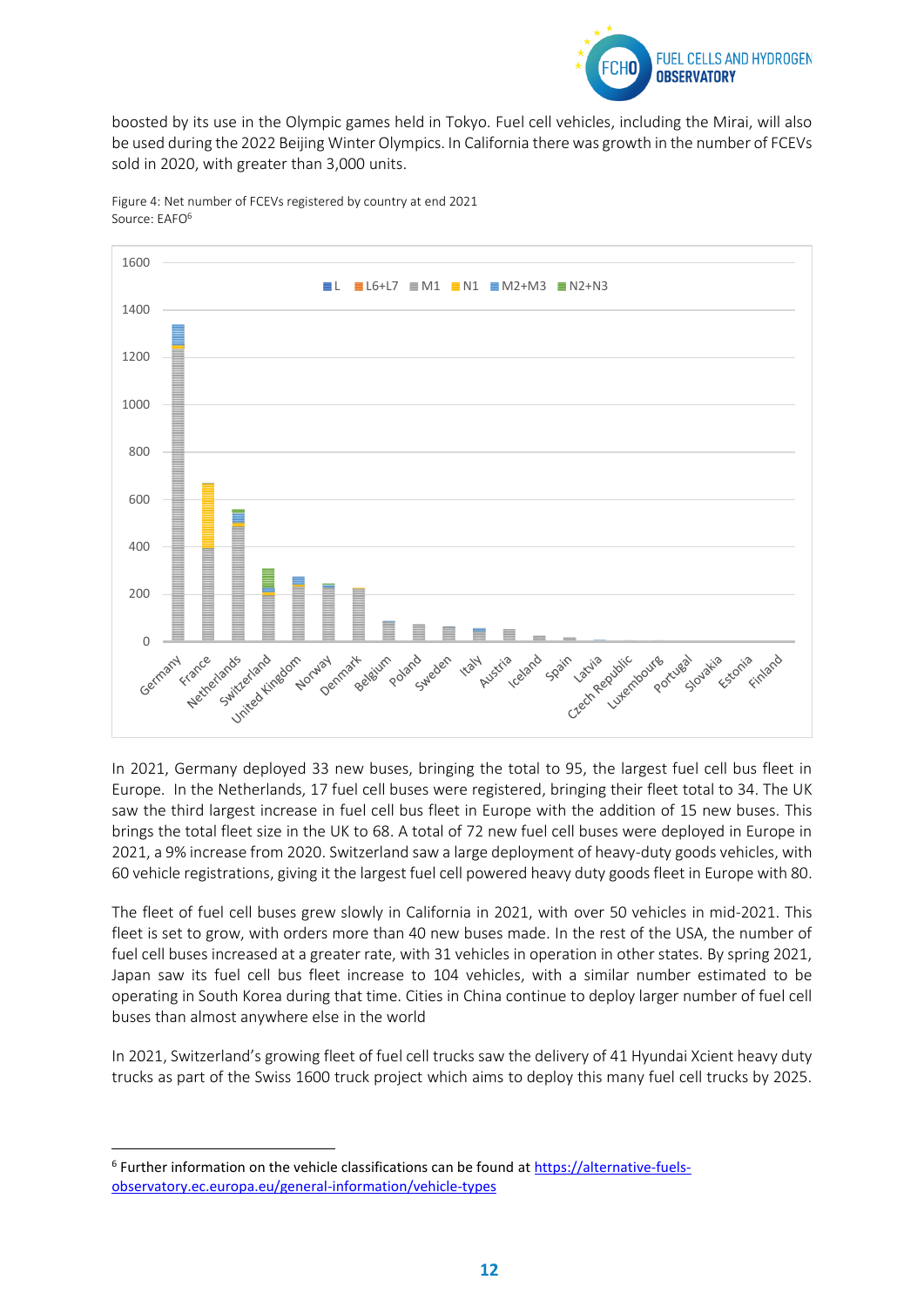

8 fuel cell trucks were registered in the Netherlands. This acceleration in the deployment of fuel cell trucks fits with industry expectations, with further deployments planned for 2022.

Alstrom is still the world'sleading supplier of fuel cell and hydrogen technology to trains with its Coradia Ilint unit. Following successful trials in 2020, there are plans to start a commercial service in 2022 in Lower Saxony, with 14 Coradia units ordered. Further trials of this unit started in Germany in Baden-Wurttemberg, along with trials in Sweden, France and Poland. In ships, the world's first hydrogen fuel cell powered ferry, MF Hydra, was delivered to the Norwegian ferry operator Norled. 2021 also saw progress in the development of fuel cell technology for aviation, with further testing of the H2FLY operated HY4, 4-seater aircraft in Germany, the allocation of funds for both the EnaBle project to develop a small aircraft with up to 19 seats and the Project Fresson Consortium to develop a 9-seater Isalnder light utility plane.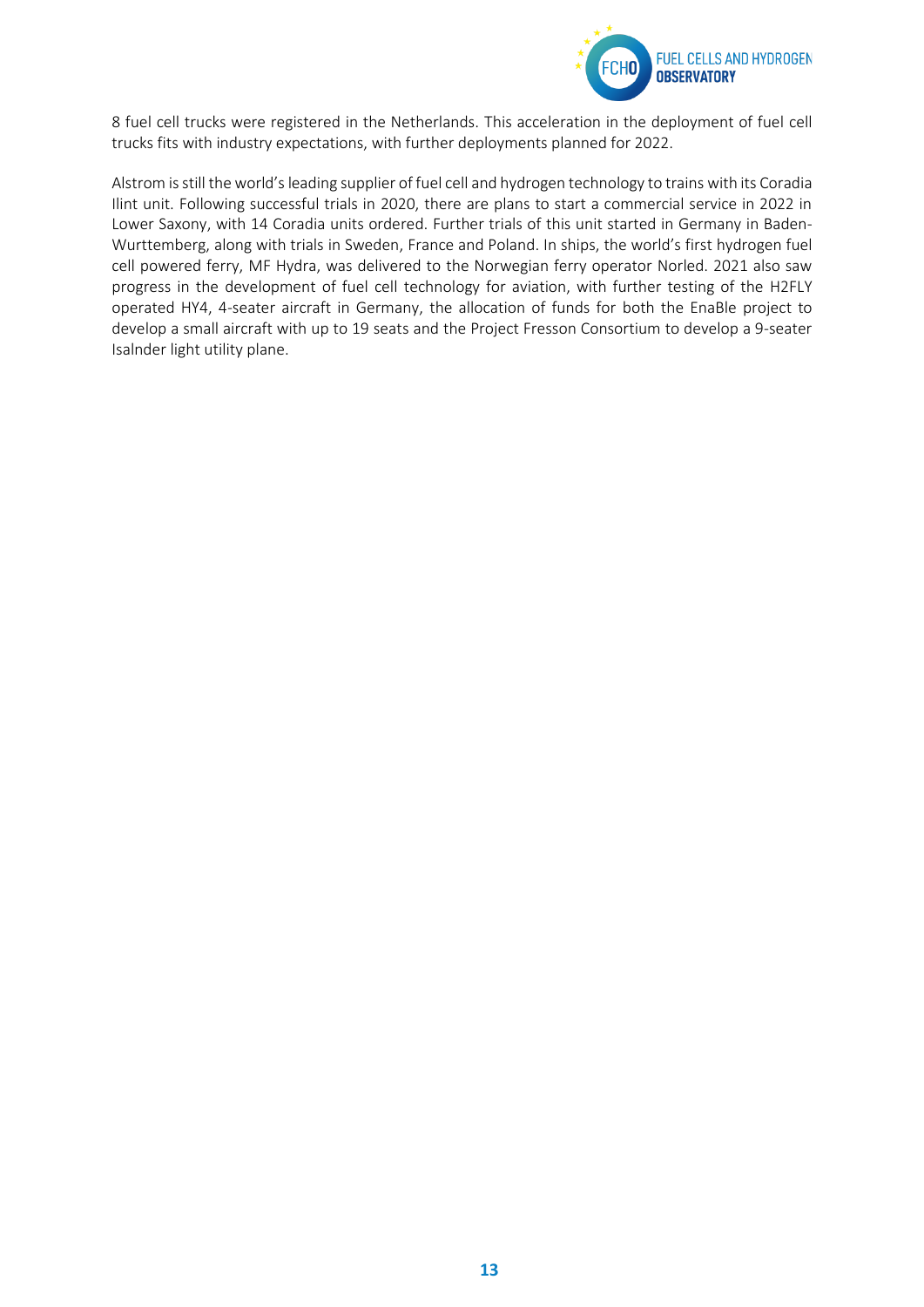

## <span id="page-14-0"></span>5. Electrolysers

The number of commissioned electrolysis units in Europe data as presented in the Technology and Market module of the Observatory is derived from E4tech's internal database of global electrolysis projects. This data presents a snapshot of the European electrolyser market in 2021. The data has been gathered from a range of sources spanning industry players to project announcements and has been attempted to be as up to date and correct as possible.

### <span id="page-14-1"></span>5.1. Electrolyser Units Commissioned

From 2000 to 2010, the number of electrolyser units deployed each year grew, tripling the initial number by the end of the decade. The size of the units deployed in this period remained small as the projects were generally small-scale demonstration projects. Over the following decade, the number of new units set up in Europe increased initially, before declining in number slightly in 2017. 2018 and 2019 showed significant growth in the number of units coming online. The impact of the COVID-19 pandemic resulted in a drop in the number of units commissioned in 2020, with 91% fewer units deployed compared to the preceding year. However, in 2021 the number of units rebounded strongly with 14 electrolysers commissioned.

Figure 5: Annual number of electrolysers installed in Europe from 2000 – 2021 Source: E4tech Electrolysis database



Figure 2 highlights how there was very little electrolyser capacity installed across Europe between 2000 and 2011, again reflecting the implementation of the units in small-scale demonstrations. From 2011 to 2013 there was a very large increase in the total size of the electrolysers commissioned in Europe, growing from 4.44 MW to 13.36 MW. In the period from 2014 to 2018, the total capacity of electrolysis units going into operation dropped, averaging 4.12 MW, but this was followed by a large increase in capacity, reaching 21.64 MW in 2019. This was set to be followed by further growth, but the global pandemic severely inhibited the annual installed capacity in 2020. But, as reflected in Figure 1, the number of new units installed in 2021 bounced back to pre-pandemic level with a capacity 27.01 MW.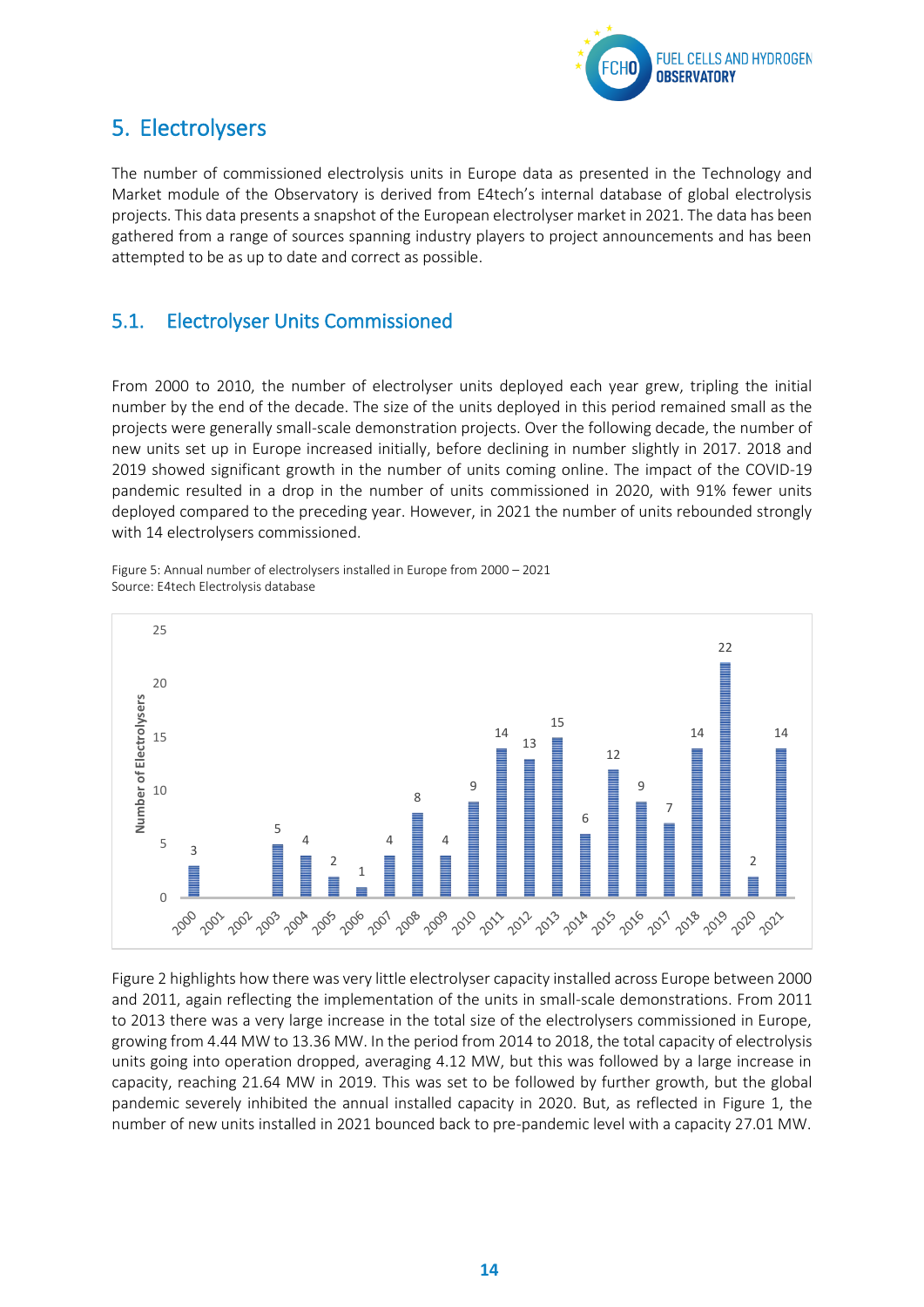

This rebound is expected to continue through 2022, with industry sources indicating that greater than 40 MW of capacity will be deployed in 2022. Beyond 2022 we expect further growth in both the number and size of electrolyser coming online, with >100 MW of capacity announced.



Figure 6: Annual installed electrolyser capacity in Europe from 2000 – 2021 Source: E4tech Electrolysis database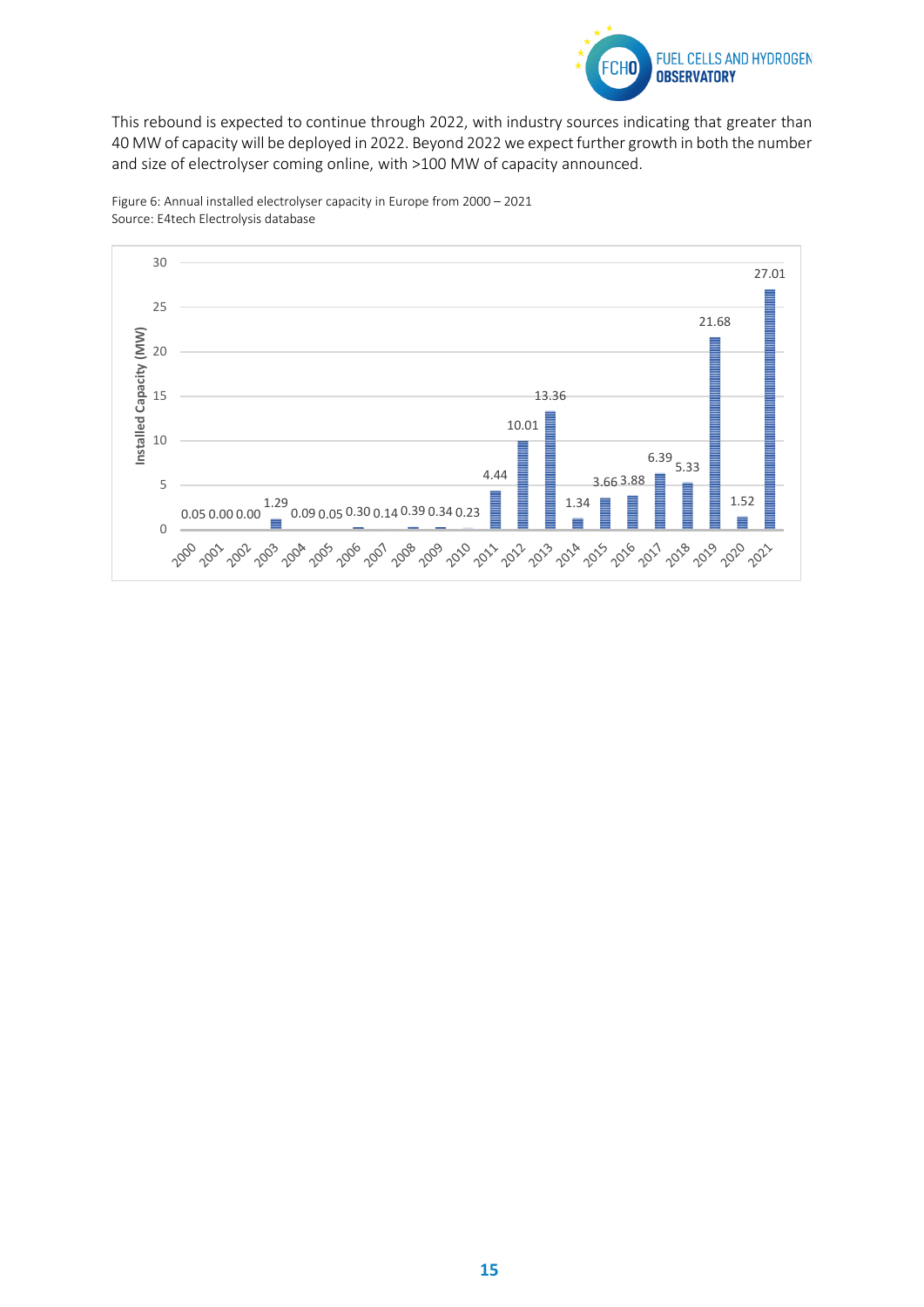

### <span id="page-16-0"></span>5.2. Electrolysers commissioned by technology type

With relatively few electrolysis projects coming online from 2000 to 2010, the main focus was on alkaline electrolysers which accounted for 56% of the total units from that decade. PEM electrolysers accounted for 37% of the projects, with an uptick in the number of projects using these systems in 2008 and 2010. There were no solid oxide electrolysis systems online in this time period as the technology was still.

| <b>Units</b> | 2000           | 2003           | 2004 | 2005 | 2006 | 2007         | 2008 | 2009 | 2010 |
|--------------|----------------|----------------|------|------|------|--------------|------|------|------|
| PEM          | $\mathbf{1}$   | 1              | 1    | 1    | 1    | $\mathbf{1}$ | 5    | 1    | 3    |
| <b>ALK</b>   | $\overline{2}$ | $\overline{4}$ | 3    | 1    | 1    | 2            | 2    | 3    | 5    |
| <b>SOEC</b>  |                |                |      |      |      |              |      |      |      |
| Unknown      |                |                |      |      |      | $\mathbf{1}$ | 1    |      |      |

Table 7: Electrolyser technology types commissioned in Europe from 2000 – 2010

From 2011 – 2021 the number of electrolysers brought online increased significantly, with growth in the number of both alkaline and PEM electrolysers commissioned. PEM technology projects accounted for 56% of all the units commissioned in this period, with more alkaline units also commissioned annually, but accounting for a lower total percentage of projects compared to the previous decade at 28%. As solid oxide electrolyser technology developed, the number of units being trialed also increased in number, accounting for 11% to the units in this period and showing a small increase in the number of projects in 2018 and 2019.

| <b>Units</b> |             |     |                 |                |                     | 2011 2012 2013 2014 2015 2016 2017 2018 2019 2020 2021 |                         |   |              |              |   |
|--------------|-------------|-----|-----------------|----------------|---------------------|--------------------------------------------------------|-------------------------|---|--------------|--------------|---|
| <b>PEM</b>   | 4           | 2   | 7               | $\overline{2}$ | $6\overline{}$      | - 6                                                    | 3 <sup>7</sup>          | 7 | 14           |              |   |
| <b>ALK</b>   | 7           | - 6 | $6\overline{6}$ |                | $2 \qquad \qquad 3$ | 2                                                      | $\overline{\mathbf{3}}$ | 4 | 3            |              |   |
| <b>SOEC</b>  | 1           | 2   |                 | $\overline{1}$ | 2                   | 1                                                      | $\overline{1}$          | 2 | 4            |              |   |
| Unknown      | $2^{\circ}$ | 3   | 2               | 1              | $\mathbf{1}$        |                                                        |                         | 1 | $\mathbf{1}$ | $\mathbf{1}$ | 9 |

Table 8: Electrolyser technology types commissioned in Europe from 2011 – 2021

In 2019, PEM electrolysers accounted for 64% of the units commissioned in Europe. Fewer electrolyser units of any technology type were installed over 2020 and 2021 due to the COVID-19 pandemic it is difficult to reconcile any trends as there may also be less data report in these years. However, the outlook for 2022 and beyond will likely show increased numbers, but similar ratios of alkaline and PEM systems commissioned, with electrolyser customers making choices based on specific requirements (e.g. use case, CAPEX and OPEX cost, system size, maintenance costs, required hydrogen purity and pressure, vendor location and servicing capability, power source) rather than technology type alone. Solid oxide electrolyser systems deployed to industrial processes will likely increase in number as the technology progresses from a pre-commercial state and reduces in system cost.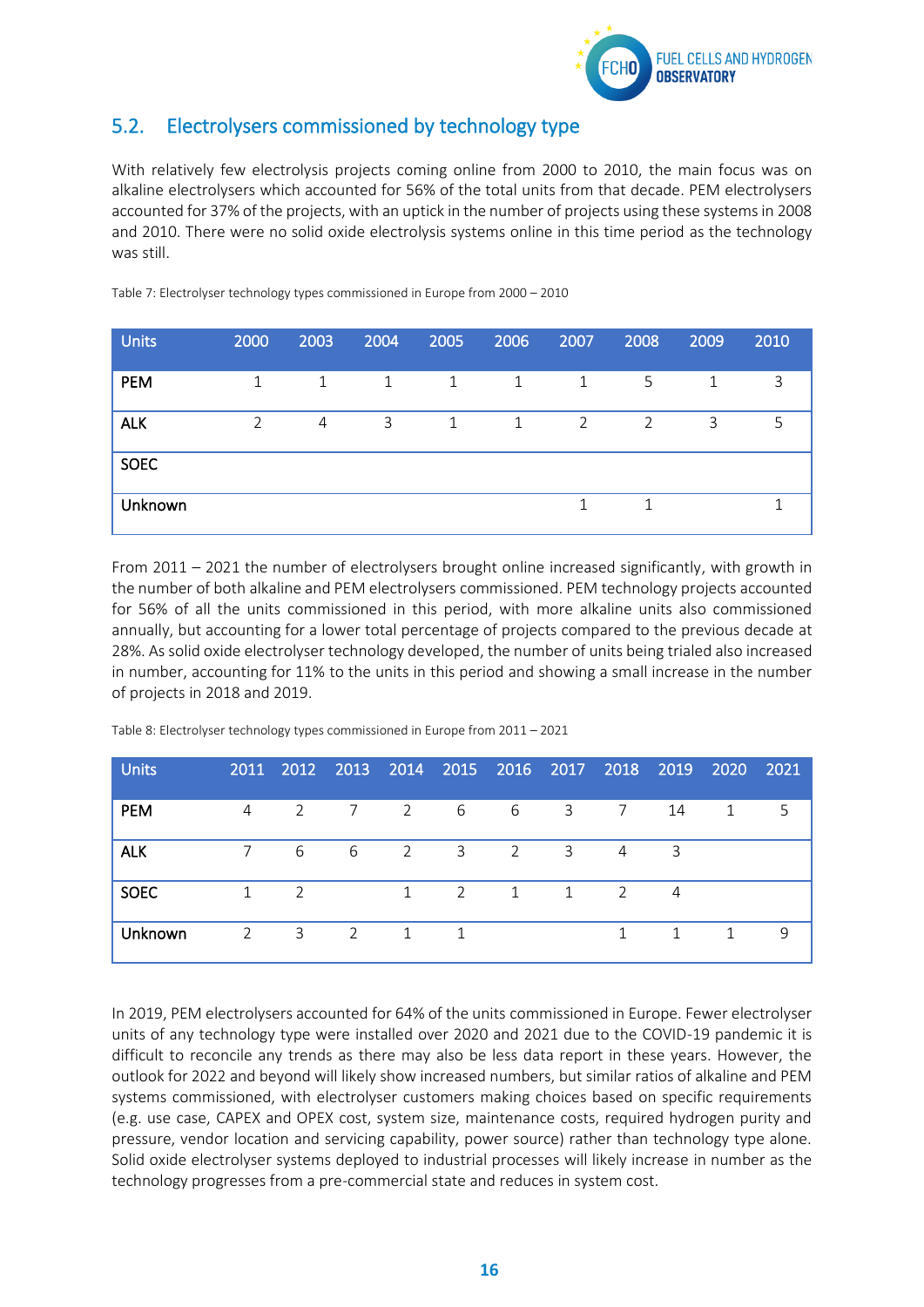

Table 9: Capacity of electrolyser technology types commissioned in Europe from 2000 – 2010

| <b>MW</b>   | 2000  | 2003  | 2004  | 2005  | 2006  | 2007  | 2008  | 2009  | 2010  |
|-------------|-------|-------|-------|-------|-------|-------|-------|-------|-------|
| <b>PEM</b>  | 0.001 | 0.003 | 0.002 | 0.030 | 0.000 | 0.075 | 0.044 | 0.004 | 0.005 |
| <b>ALK</b>  | 0.536 | 1.290 | 0.085 | 0.015 | 0.300 | 0.062 | 0.346 | 0.336 | 0.206 |
| <b>SOEC</b> |       |       |       |       |       |       |       |       |       |
| Unknown     |       |       |       |       |       |       | 0.000 |       | 0.022 |

Table 10: Capacity of electrolyser technology types commissioned in Europe from 2011 – 2021

| <b>MW</b>   | 2011  | 2012  | 2013   | 2014  | 2015  | 2016  | 2017  | 2018  | 2019   | 2020  | 2021   |
|-------------|-------|-------|--------|-------|-------|-------|-------|-------|--------|-------|--------|
| <b>PEM</b>  | 0.266 |       | 1.945  | 1.009 | 1.902 | 1.719 | 5.042 | 2.571 | 18.726 | 1.500 | 25.006 |
| <b>ALK</b>  | 4.124 | 9.767 | 11.394 | 0.330 | 1.750 | 2.150 | 1.201 | 2.596 | 2.680  |       |        |
| <b>SOEC</b> | 0.006 | 0.038 |        |       | 0.010 | 0.015 | 0.150 | 0.158 | 0.196  |       |        |
| Unknown     | 0.040 | 0.208 | 0.022  |       |       |       |       | 0.001 | 0.081  | 0.020 | 2.000  |

### <span id="page-17-0"></span>5.3. Electrolysers commissioned by application

From 2000 to 2010, the main focus of electrolysis projects was power generation, which accounted for 47% of all the electrolysers installed in Europe in this period. Projects on the generation of transport fuel were the next most frequent European electrolysis application in this period, accounting for 19% of projects. Sector coupling and industrial heat projects also emerged throughout this period, each accounting for 12% of the total number of projects. Projects for both of these areas peaked in number 2010. Few electrolyser units for industry feedstock and grid injection were commissioned in this period.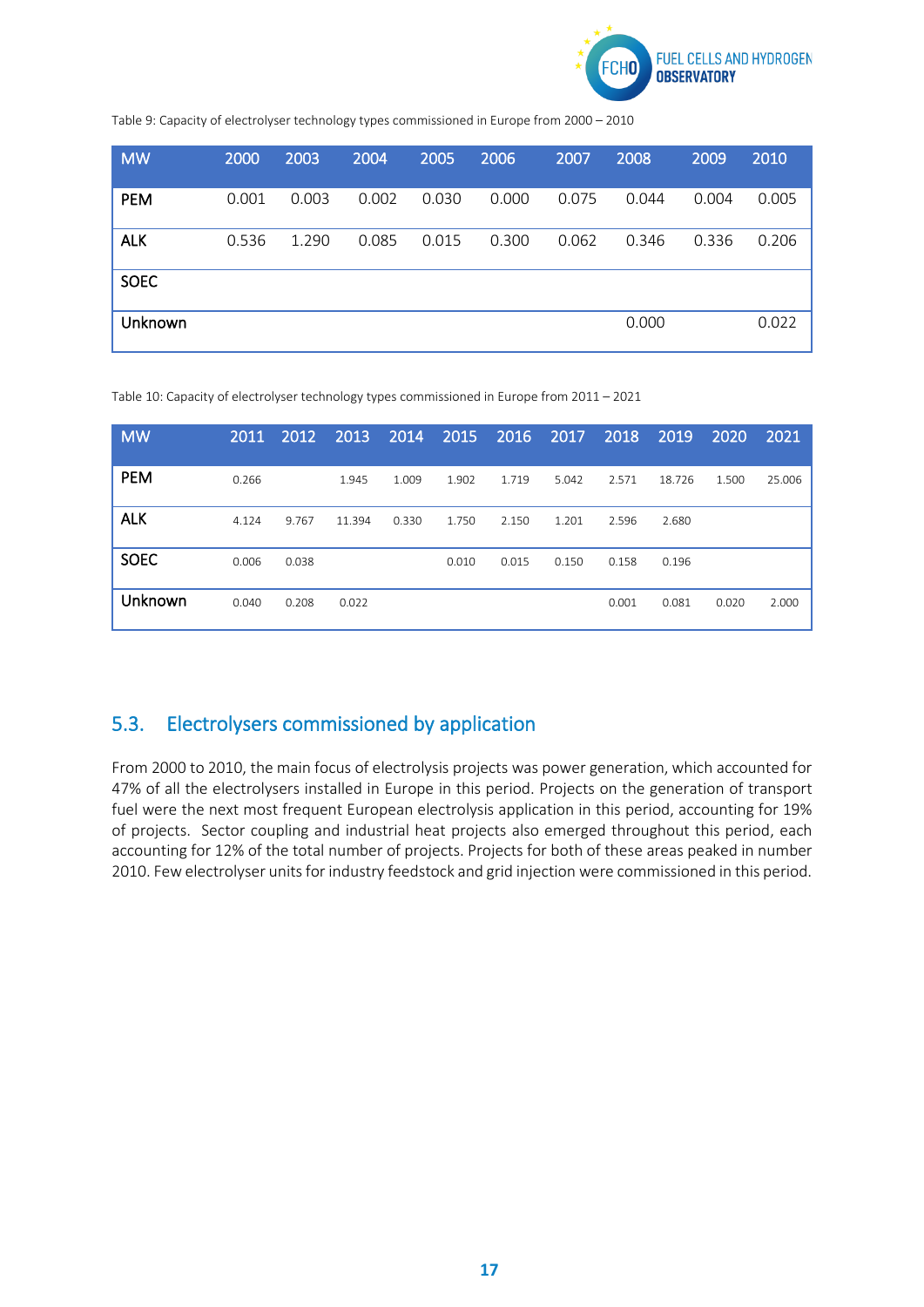

Table 11: Applications associated with electrolysers commissioned in Europe from 2000 – 2010

| Year<br>commissioned   | 2000 | 2003           | 2004           | 2005           | 2006         | 2007           | 2008           | 2009           | 2010           |
|------------------------|------|----------------|----------------|----------------|--------------|----------------|----------------|----------------|----------------|
| <b>Transport Fuel</b>  |      | $\overline{4}$ | 1              | $\mathbf{1}$   | $\mathbf{1}$ | $\mathbf{1}$   | $\mathbf{1}$   |                | $\overline{2}$ |
| Industry<br>Feedstock  |      |                |                |                |              |                |                | $\overline{2}$ |                |
| <b>Steel Making</b>    |      |                |                |                |              |                |                |                |                |
| <b>Industrial Heat</b> |      |                | $\overline{2}$ | $\mathbf{1}$   |              | $\mathbf{1}$   |                |                | 3              |
| Power<br>Generation    | 3    | $\mathbf{1}$   | $\overline{4}$ | $\overline{2}$ | $\mathbf{1}$ | $\overline{4}$ | $\overline{4}$ | $\overline{2}$ | 6              |
| <b>Grid Injection</b>  |      |                |                |                |              | $\mathbf{1}$   | $\overline{2}$ |                |                |
| <b>Sector Coupling</b> |      |                |                | $\mathbf 1$    |              | $\overline{2}$ | 1              |                | 3              |

The period from 2011 to 2021 was a far more active time for electrolyser installations, with a >300% increase in the number of electrolysers installed compared to the previous decade. Along with the greater number of electrolysis projects, there was greater variation in their applications. The main application in this period was focused on industry feedstocks, accounting for 27% of projects, a large shift when compared to the period from 2000 to 2010 which saw only 4% of projects focused on this area. 21% of projects were focus on power generation, followed by 18% on transport fuel. Sector coupling electrolyser applications accounted for 14% of the units installed, while grid injection and industrial heat applications each accounted for 9% of projects. The vast majority of industrial heat projects occurred after 2015. Very few electrolysers were commissioned relating to steel making projects, but this is a growing area and many steel manufacturers have announced projects that incorporate electrolytic hydrogen into their processes. The recent surge in natural gas prices coupled with supply uncertainty as a result of the Russian invasion of Ukraine makes electrolytic hydrogen even more appealing.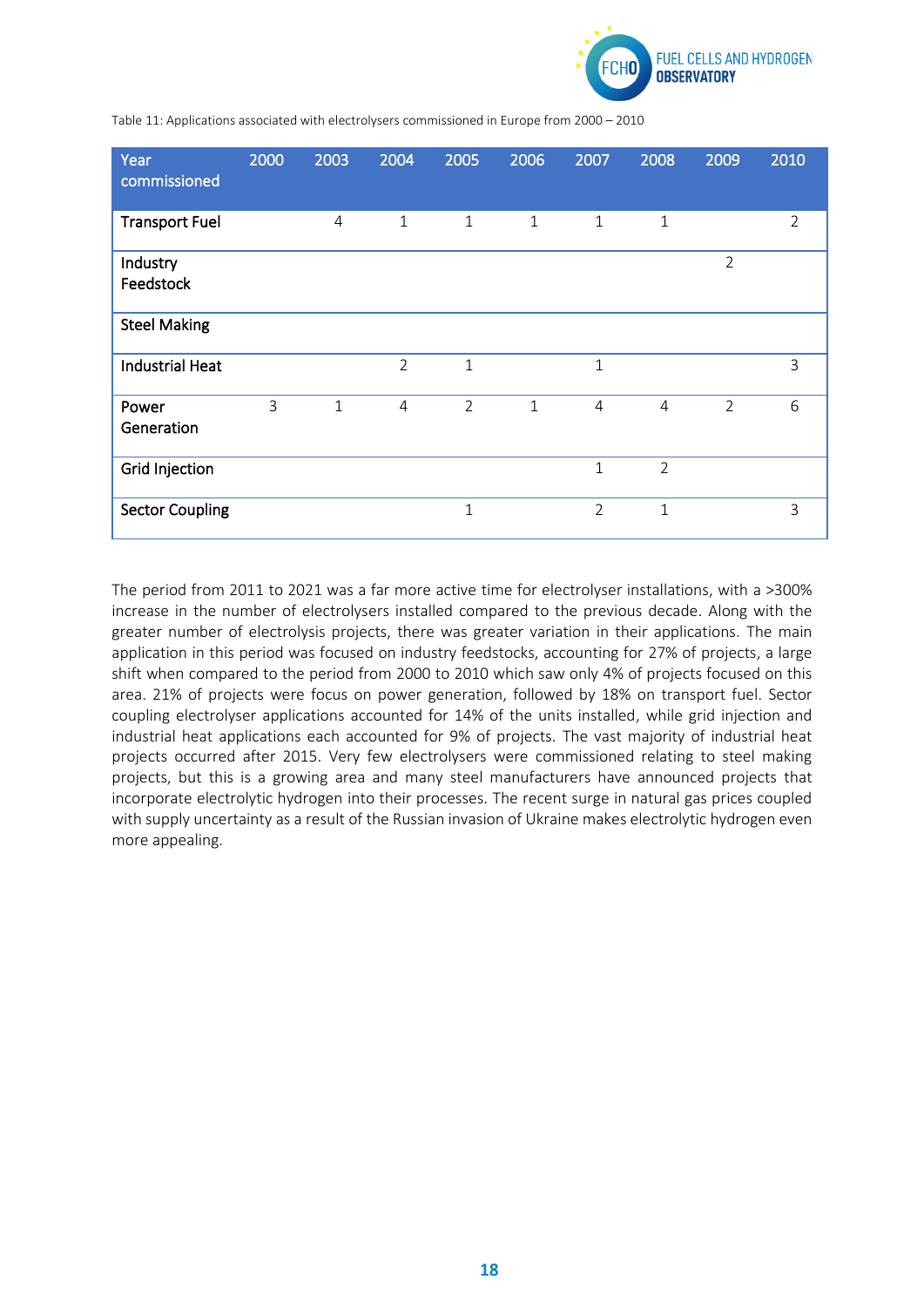

Table 12: Applications associated with electrolysers commissioned in Europe from 2011 – 2021.

| Year<br>commissioned   | 2011           | 2012           | 2013           | 2014           | 2015           | 2016           | 2017           | 2018           | 2019        | 2020 | 2021           |
|------------------------|----------------|----------------|----------------|----------------|----------------|----------------|----------------|----------------|-------------|------|----------------|
| <b>Transport Fuel</b>  | 4              | 2              | $\overline{2}$ | $\overline{2}$ | $\mathbf{1}$   | $\overline{4}$ | 2              | 5              | 9           |      | $\overline{2}$ |
| Industry<br>Feedstock  | 6              | 5              | 9              | $\overline{4}$ | $\overline{7}$ | $\overline{2}$ | $\mathbf{1}$   | 6              | 8           |      | 1              |
| <b>Steel Making</b>    |                |                | $\mathbf{1}$   |                |                |                |                |                | $\mathbf 1$ |      | 1              |
| <b>Industrial Heat</b> | $\overline{2}$ |                |                |                | $\overline{2}$ | $\overline{2}$ | $\overline{2}$ | $\overline{4}$ | 3           |      | $\overline{2}$ |
| Power<br>Generation    | 5              | 5              | 3              | $\overline{2}$ | 6              | $\overline{4}$ | 4              | 3              | 5           | 1    | 1              |
| <b>Grid Injection</b>  | $\mathbf{1}$   | $\overline{2}$ | $\overline{1}$ | $\overline{2}$ | $\overline{2}$ | $\overline{3}$ |                | $\mathbf{1}$   | 3           |      | $\overline{2}$ |
| Sector<br>Coupling     | 3              | 2              | $\mathbf{1}$   | $\overline{2}$ | 3              | $\overline{3}$ | $\overline{2}$ | 3              | 5           |      | $\overline{2}$ |

### <span id="page-19-0"></span>5.4. Electrolysers commissioned by country

 $\equiv$  2000 - 2010  $\equiv$  2011-2021 70 Number of electrolyser units **Number of electrolyser units** 60 50 40 30 20 10 0 - 8 Nextretands Portugal Unknown Germany Norwall streden  $\sqrt{2}$ Greenland Austria **ITON** Spain Greece Denmark Finland Poland Fistoria

Figure 7: Number of electrolyser units commissioned by county in Europe from 2000 – 2010 and 2011 - 2021 Source: E4tech Electrolysis database

From 2000 – 2010, very few electrolyser units were commissioned in Europe. In this period, Spain had the highest number of units installed compared to other countries in Europe, with 8. Greece, Denmark followed Spain with 5 units installed each and Norway, Germany and the UK each had 4 installations. As can be seen in figure 3, there was far more activity in period from 2011 – 2021, with the number of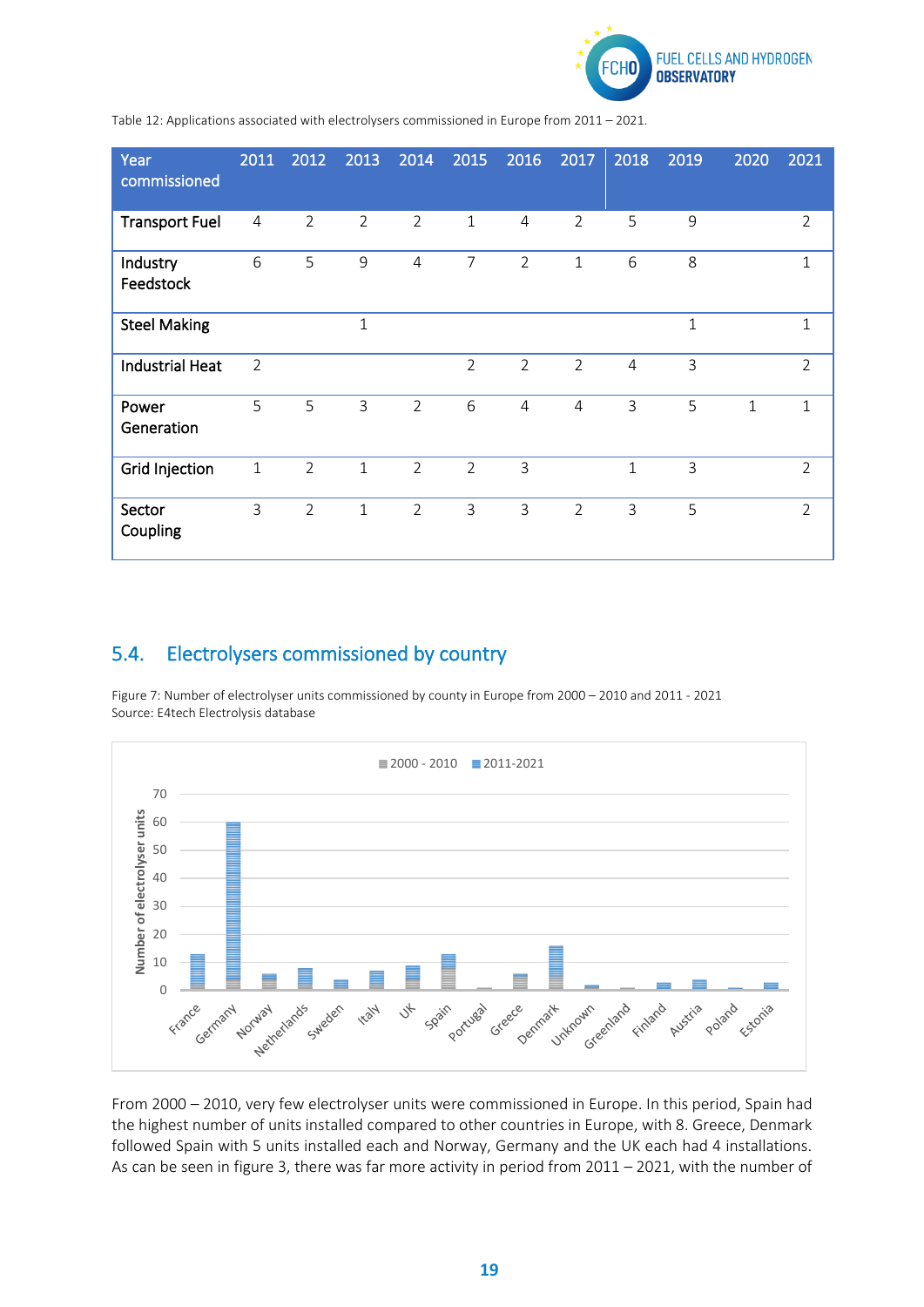

installations growing significantly. Germany has installed far more units than any other European country, with 56 units brought online. France and Denmark follow with 11 units each, the Netherlands with 6 and the UK, Italy and Spain with 5. With many more projects announced and under construction, including the expansion of electrolyser manufacturing facilities across Europe and globally, the landscape of electrolysers online in Europe is set to change significantly over the coming decade.